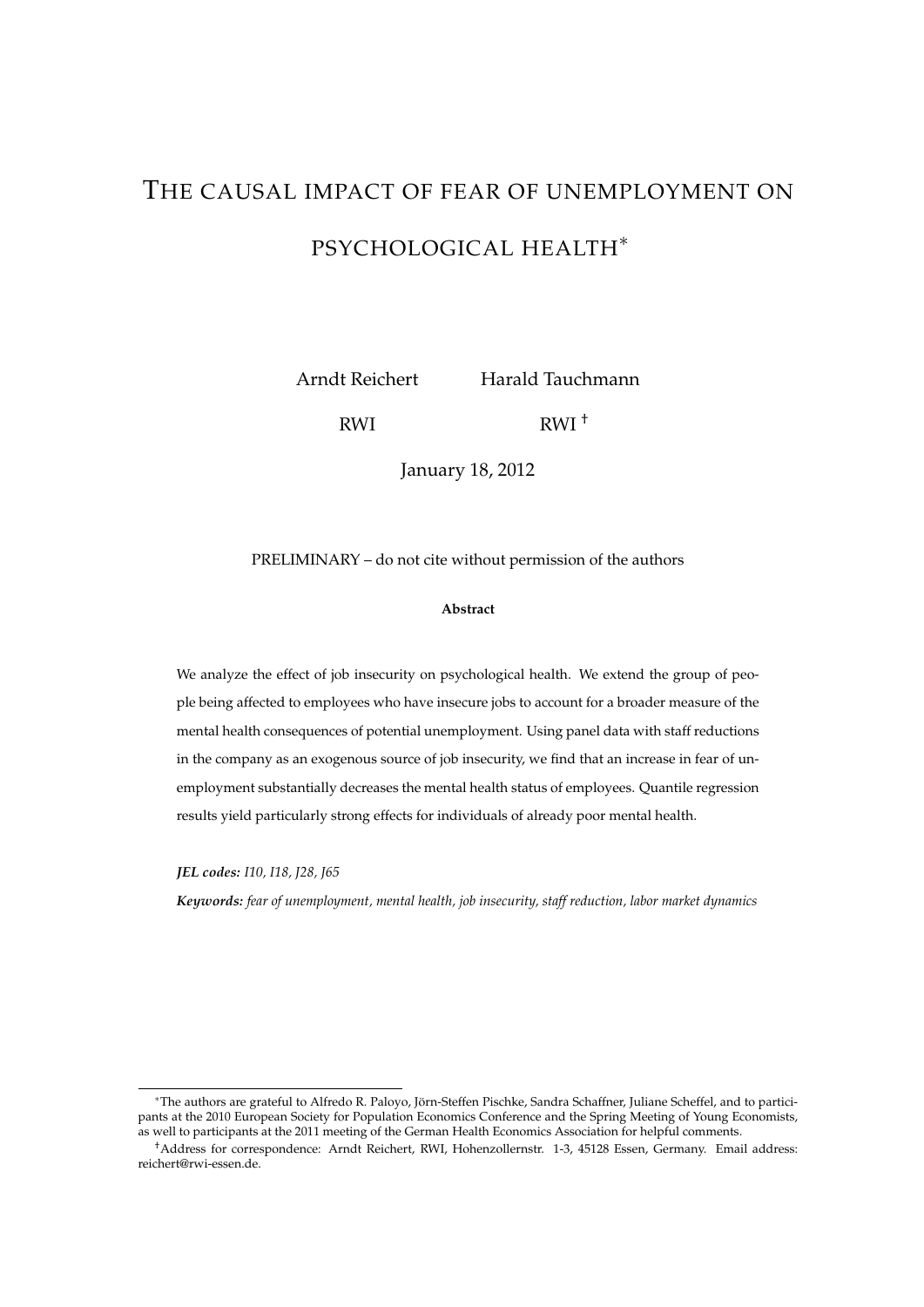# **1 Introduction**

The interdependence of labor market dynamics and health has been well established in the economic literature. Empirical research based on aggregated data dates back to the nineteen-seventies, most notably to the research conducted by Brenner (see, e.g., [Brenner,](#page-17-0) [1971,](#page-17-0) [1979,](#page-17-1) [1987\)](#page-17-2). He reports a positive correlation of fluctuations in the unemployment rate with different health indicators, such as the prevalence of schizophrenia, heart disease mortality, and aggregate mortality. Since then, many studies have reported results that contradict his finding of a general adverse health effect of labor market recessions (e.g., [Ruhm,](#page-19-0) [2000;](#page-19-0) [Laporte,](#page-18-0) [2004\)](#page-18-0). However, the negative association between unemployment and psychological health has survived further scrutiny. By analyzing cause-specific mortality rates, [Ruhm](#page-19-0) [\(2000\)](#page-19-0) observes that, as an exception, suicide mortality significantly increases when unemployment rises. In line with this, [Tefft](#page-19-1) [\(2011\)](#page-19-1) shows a positive association between weekly unemployment insurance claims and Google web searches for 'depression' and 'anxiety'.

The present analysis assesses the causal effect of job insecurity on psychological health based on individual-level data. Although the inverse relationship between the two measures is widely documented in the psychological literature (for a comprehensive review, see [Ferrie,](#page-17-3) [2001\)](#page-17-3), attempts at analyzing the direction of causation are scarce despite its relevance for policy.<sup>1</sup> Even the most recent economic literature in this field, though based on panel-data methods controlling for unobserved heterogeneity, inadequately addresses the potential for reverse causality biasing the confirming results [\(Green,](#page-18-1) [2011;](#page-18-1) Knabe and Rätzel, [2010,](#page-18-2) [2011\)](#page-18-3). For instance, the observed effect may reflect the fact that bad mental health status results in job insecurity, whereas there is no reverse effect of job insecurity on mental health. Thus, economic policy measures to increase job security may not be an effective means of, for instance, reducing the number of suicides. We account for the possible endogeneity by instrumenting job insecurity with staff reductions in the company.

This paper adds to the literature on the effects of unemployment on health. This is important because the question of under which circumstances, to what extent, and within what time frame unemployment influences individual health is still unsettled due to the ambiguous empirical ev-idence. On the one hand, [Sullivan and von Wachter](#page-19-2) [\(2009\)](#page-19-2) report strong effects of involuntary job loss on subsequent mortality of high-seniority male workers and [Green](#page-18-1) [\(2011\)](#page-18-1) observes an

<sup>&</sup>lt;sup>1</sup>We only found one study [\(Ferrie et al.,](#page-17-4) [1995\)](#page-17-4) that addresses the effect of job insecurity on psychological morbidity by exploiting the exogenous variation (plant closure) of job insecurity over time. Results indicate significant effects on general health but not on mental health. However, a serious limitation of the study is that the estimates may be biased due to structural sample attrition which results from the non-responders in the group of employees with increasing exogenous job insecurity over time being relatively younger and healthier at baseline. [Luechinger et al.](#page-18-4) [\(2010\)](#page-18-4) show the negative effects of high unemployment rates on individual well-being.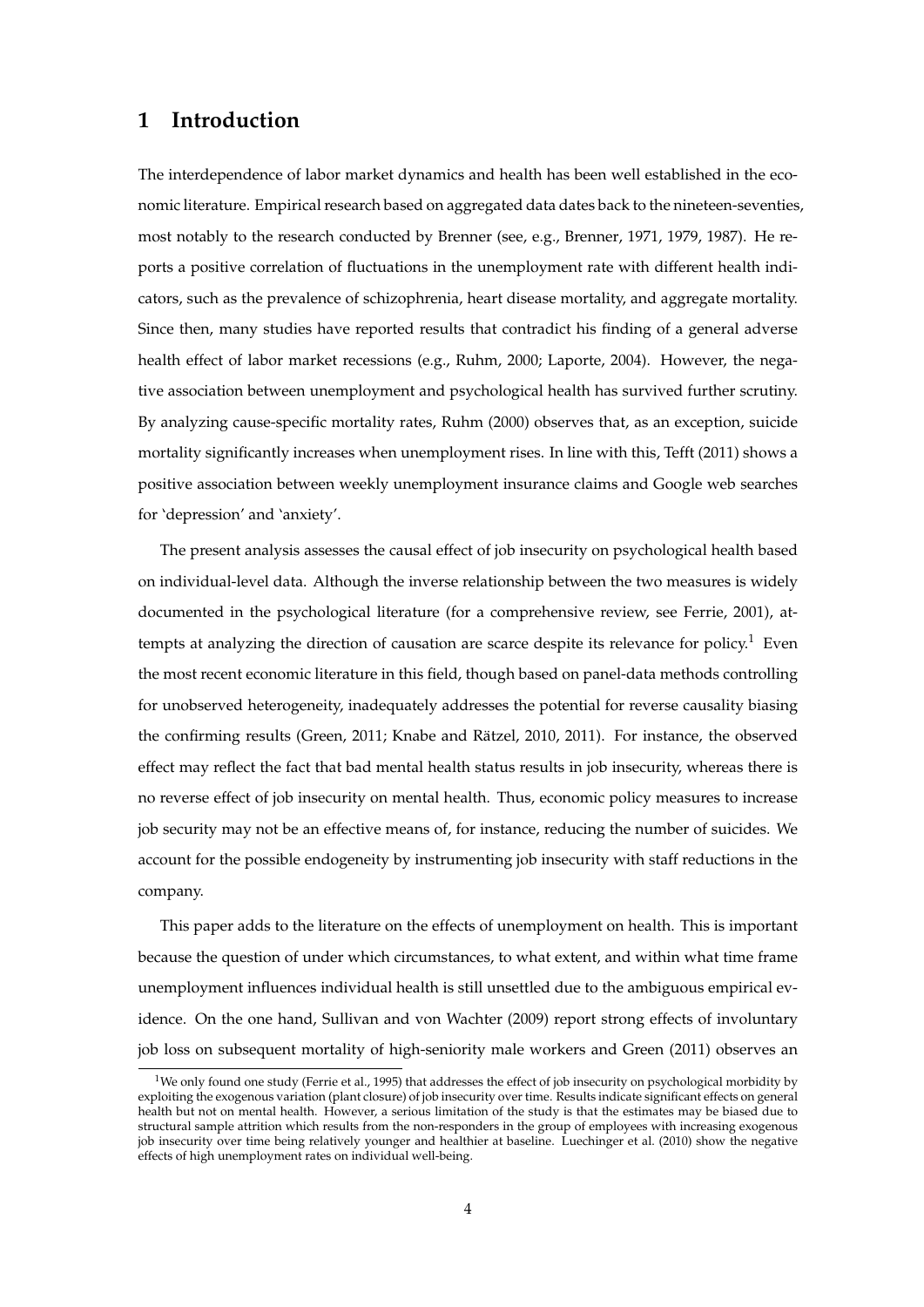inverse association between unemployment and mental health as well as well-being. [Huber et al.](#page-18-5) [\(2011\)](#page-18-5) find positive effects of transitions from welfare to employment on mental health and a negative effect on the number of symptoms pointing to health problems. In contrast, Böckerman [and Ilmakunnas](#page-17-5) [\(2009\)](#page-17-5) find no impact of unemployment on self-assessed health. [Schmitz](#page-19-3) [\(2011\)](#page-19-3) reports qualitatively similar results exploiting plant closures as exogenous variation. Moreover, he does not observe any effect of unemployment on the number of hospital visits and the mental health status.

In this analysis, we extend the group of people potentially being affected by unemployment to employees whose jobs are at risk but who eventually retain them. If they indeed experience a worsening in mental health, then the overall effect of unemployment on health has not been fully taken into account in the micro econometric literature. Moreover, empirical applications which rely on a comparison group consisting of employees with uncertain jobs that eventually have not become unemployed will necessarily underestimate the effect of unemployment on mental health.<sup>2</sup> In other words, the stable unit treatment value assumption is violated. In addition to that, if the employees who become unemployed really anticipate the loss of their jobs, a problem similar to the one described by [Ashenfelter](#page-17-6) [\(1978\)](#page-17-6) aggravates the underestimation of the effect.

Using individual level data from the German Socioeconomic Panel (SOEP) for the years 2002– 2008, we find that employees who are concerned about losing their jobs are less psychologically healthy than if they had secure jobs. Different estimation methods all yield the same qualitative result. Quantile regressions reveal that this effect applies to the whole mental health distribution. Alarmingly, the effects are stronger for individuals that already suffer from a bad mental health status.

The remainder of this paper is organized as follows. The subsequent section introduces the data, section [3](#page-6-0) discusses the empirical approach, and section [4](#page-9-0) presents the estimation results. Section [5](#page-16-0) summarizes our main findings and concludes.

## **2 Data**

The analysis is based on data from the German Socioeconomic Panel (SOEP), a large longitudinal household survey that started in 1984 [\(Haisken-DeNew and Frick,](#page-18-6) [2005\)](#page-18-6). The SOEP includes a wide range of information at the individual and the household level such as working and living conditions, as well as variables describing the individual (mental) health status. The data we use

<sup>&</sup>lt;sup>2</sup>Because the empirical literature also points at adverse physical health effects of job insecurity, this applies to the effects of unemployment on physical health, too. For instance, [Mattiasson et al.](#page-18-7) [\(1990\)](#page-18-7) and [Jensen](#page-18-8) [\(2001\)](#page-18-8) provide evidence for an increased likelihood of chest pains, cardiovascular disease or heart attack, alcohol consumption and smoking.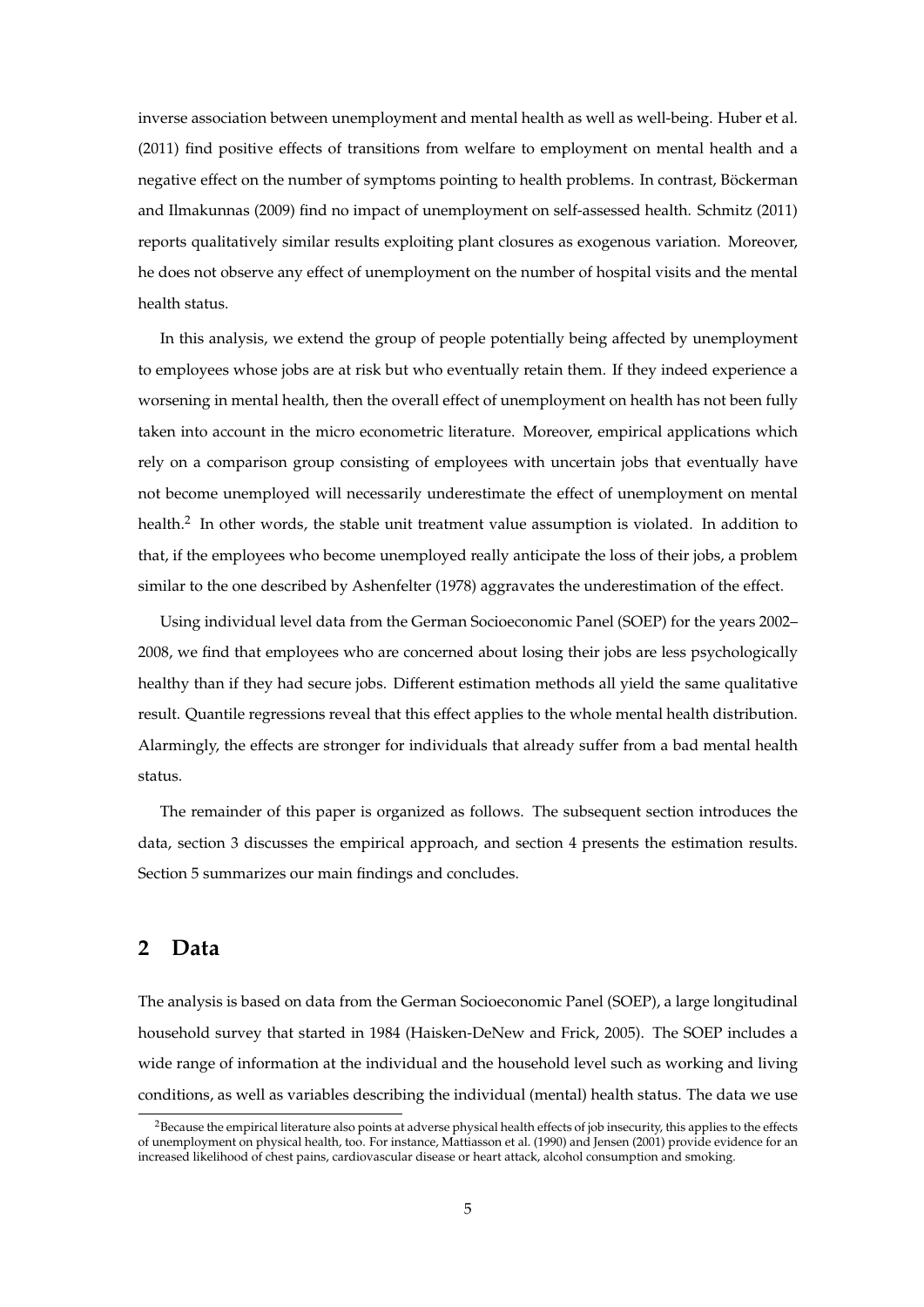cover more than 37,000 person–time observations over the 2002–2008 time period.

Our outcome measure is the mental component summary scale (*MCS*) provided by the SOEP group. The *MCS* has been shown to be both a valid measure of mental health in epidemiological research and a useful screening tool for people with severe mental illnesses [\(Salyers et al.,](#page-19-4) [2000\)](#page-19-4), such as depression [\(Gill et al.,](#page-18-9) [2007\)](#page-18-9). It is calculated using explorative factor analysis (for a detailed description, see [Andersen et al.,](#page-17-7) [2007\)](#page-17-7) and is based on twelve questions related to psychological well-being, emotionality, social functioning, and vitality. The exact questions, which all refer to the period within four weeks before the interview, are presented in Table [A1](#page-20-0) in the Appendix. The calculation algorithm is as close as possible to the procedure of the original SF12v2 Health Survey Scoring (see [Ware et al.,](#page-19-5) [2002\)](#page-19-5). The *MCS* lies between 0 and 100, with higher values indicating a better mental health status. The mean value of the SOEP 2004 population is set to 50 with a standard deviation of 10. For the years 2003, 2005 and 2007, there is no information on the *MCS* available.

On a yearly basis, the interviewees were asked about whether they were very, somewhat or not concerned at all about their job security. Based on this variable, we construct the binary variable 'fear of unemployment' (taking the value 1 if the individual is very concerned about their job security and 0 otherwise), which is used as a proxy for self-perceived job insecurity.<sup>3</sup> As the data for this variable are available for 2002, 2004, 2006 and 2008, we have a panel structure that allows us to exploit variation over individuals and time.

The data also contains a variable that indicates whether the company, an individual is employed with, reduced its workforce during the last twelve months. It is used to construct the dummy variable 'staff reduction' that serves as the instrument in the instrumental-variable (IV) estimation (see Section [3\)](#page-6-0). This variable is available for the same years as the *MCS* except for 2006. Thus, in the present analysis, when estimating IV regressions, we focus on the waves 2002, 2004, and 2008.

As control variables, we use socioeconomic characteristics, such as sex, age, years of education, a dummy indicating being born abroad, household size, and an indicator for living together with a partner. We also include the number of children younger than 18 and the marital status (married, non-married). This is done because dismissal protection is especially strict for married people and those with dependent children. Hence, both are potential determinants of individual fear of job loss.

We also control for the working environment in order to account for individual differences in

 $3$ All results presented in this paper, are robust to fear of unemployment taking the value 1 if the individuals are very or somewhat concerned about their job security and 0 if they are not at all concerned about their job security.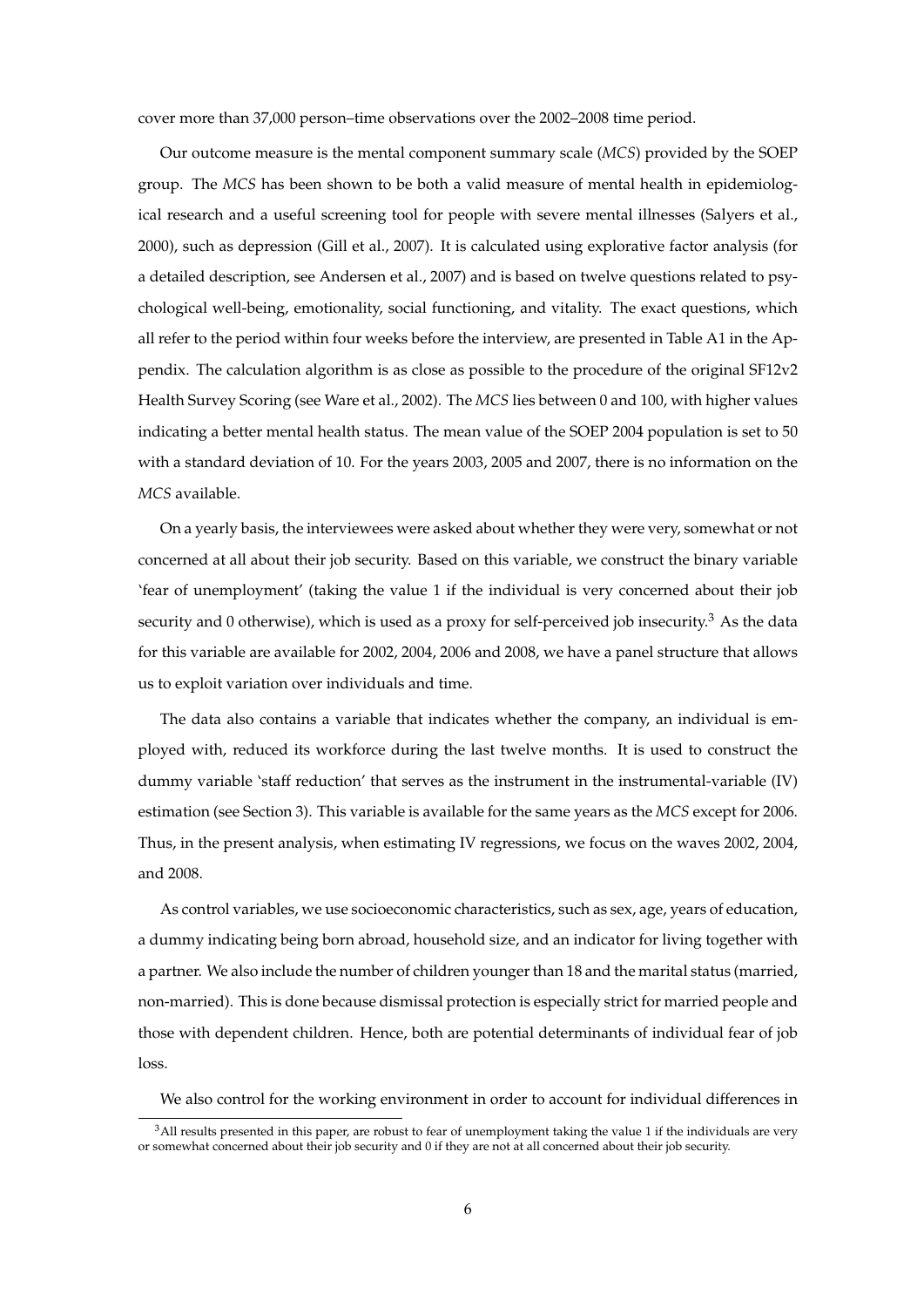dismissal protection. First, we use a set of dummy variables, capturing firm size, i.e., (i) up to five, (ii) more than five, and (iii) more than 2,000 employees. Here, small firms serve as the reference category. Other working environment variables closely related to individual job insecurity are firm tenure and a dummy indicating a temporary contract. Besides these, we control for holding a secondary employment as well as for marginal employment ( 'mini-job' or 'midi-job'), which is often less stable than ordinary employment. We also include a set of dummies capturing occupation, i.e., (i) unskilled blue-collar, (ii) skilled blue-collar, (iii) low-skilled white-collar, and (iv) high-skilled white-collar, where the first serves as reference.

Personal gross labor income, measured in  $\epsilon$ 1,000 per month, also enters the empirical model as a control. In order to avoid potential bias resulting from reverse causality, income enters the analysis once-lagged. For individuals that were unemployed during the previous period, the income variable takes on the value zero. Along with income, we also include a dummy variable indicating being unemployed in the previous year. Further covariates, which also enter the model in terms of one year lags are employability, $^4$  job satisfaction and an indicator for working overtime. In addition, year and state dummy variables are included.

In the analysis, we focus on employed individuals who are potentially affected by unemployment. While this applies to private sector employees, in particular, other groups of jobholders cannot be laid off as, for instance, conscripts, self-employed, and public servants. The latter have a special legal protection against dismissal in Germany because they are subject to public law and special obligations such as exercising their office on behalf of the common good and serving in a relationship of loyalty. They are permanently employed but prohibited from going on strike [\(FMI,](#page-17-8) [2007\)](#page-17-8). This holds true in a similar way to public sector employees which almost acquire public servant status.<sup>5</sup> In fact, they are by far less concerned about their job security than private sector employees, as the data shows.

In order to concentrate on employees for which job insecurity really matters, we restrict the sample to individuals who were at least once employed in the private sector during the considered periods, while allowing for individuals who were temporary unemployed, temporary employed as public servant, etc. For a description of the sample composition, see Table [1.](#page-5-0) We do not confine the analysis to individuals permanently employed in the private sector as this might result in severe self-selection bias. Yet, this raises the question of how to deal with individuals

<sup>&</sup>lt;sup>4</sup>The relevant question is: 'If you were currently looking for a new job, is it or would it be easy, difficult or almost impossible to find an appropriate position?' We use two dummy variables to indicate individuals who report to find an appropriate position with some difficulties and easily, respectively.

 $5$ Although they are employed on the basis of a contract under private law which applies to all employees in Germany, their specific working conditions, that are set out in collective agreements negotiated between the public employers and labor unions, include an enhanced dismissal protection [\(FMI,](#page-17-8) [2007\)](#page-17-8).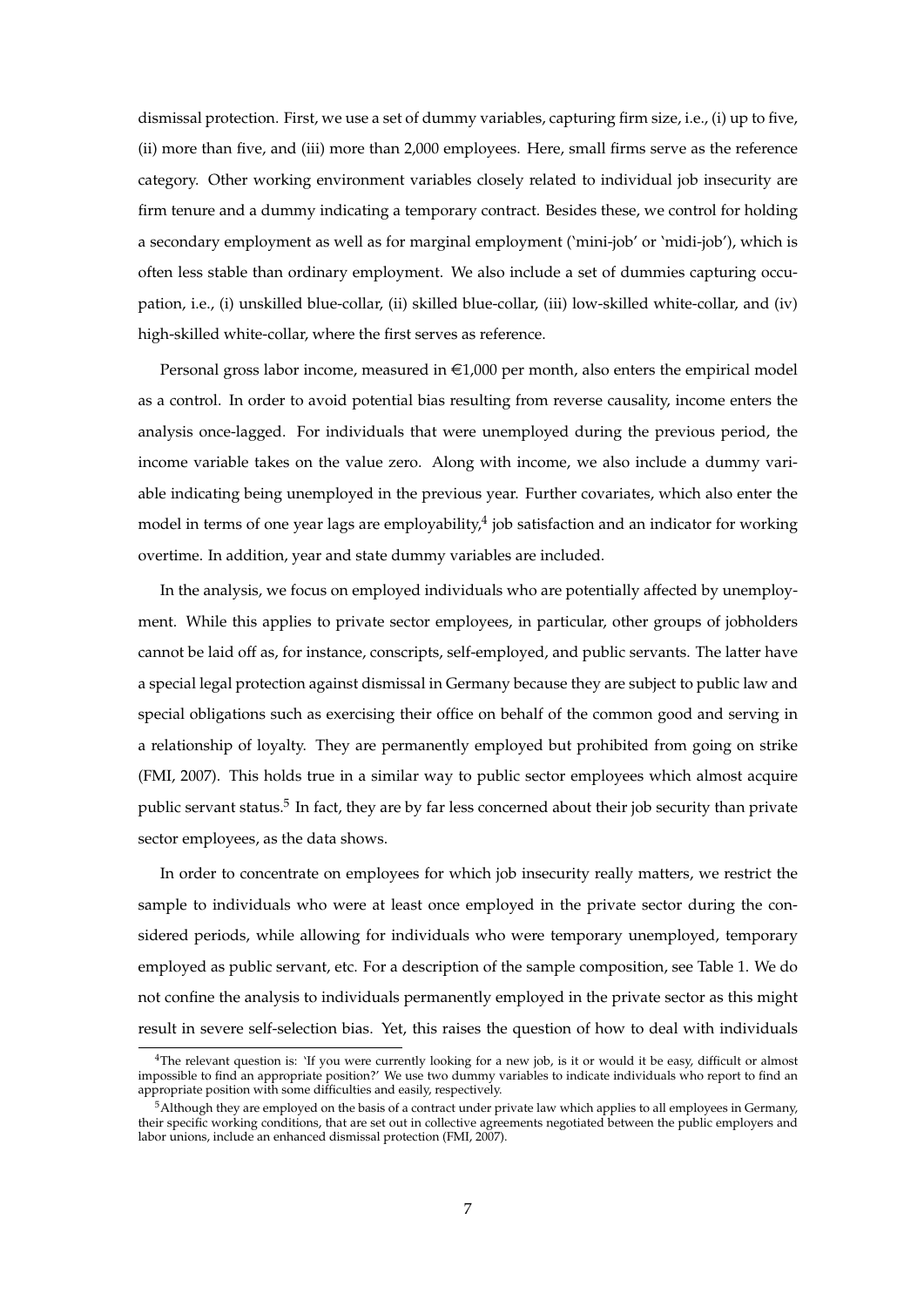<span id="page-5-0"></span>

|                          | 2002  | 2004  | 2006  | 2008  | Total  |
|--------------------------|-------|-------|-------|-------|--------|
| private sector employees | 7,296 | 7,295 | 6,635 | 6,827 | 28,053 |
| unemployed               | 1,151 | 1,303 | 1,185 | 693   | 4,332  |
| self employed            | 152   | 228   | 323   | 292   | 995    |
| government employee      | 438   | 518   | 441   | 451   | 1,848  |
| public servant           | 15    | 25    | 29    | 36    | 105    |
| pensioner                | 90    | 267   | 464   | 615   | 1,436  |
| other                    | 41    | 259   | 260   | 197   | 757    |
|                          | 9,183 | 9,895 | 9,337 | 9,111 | 37,526 |

Table 1: **Distribution of Labor Market Status (estimation sample)**

*Notes:* Statistics for the sample used for estimating the basic OLS-model. Own calculations.

whose labor market status changed over time. This matters particularly for explanatory variables that are only meaningfully defined conditional on the labor market status. Firm size, for instance, can neither be observed for jobless individuals nor be regarded as a determinant of their mental health. Our approach is to assign the value of zero to all variables that are unobserved or undefined conditional on the labor market status while controlling for the latter by a set of indicators. This guarantees that identification of the effect of  $-$  say  $-$  firm size on mental health exclusively rests on observations, for which firm size is observed.<sup>6</sup> [Morris](#page-19-6) [\(2006\)](#page-19-6) takes a similar approach.

This leads to an estimation sample which consists of 4,928 individual-level observations for 2002. For the year 2004, 2006 and 2008, the corresponding numbers are 5,890, 4,966, and 5,374 observations, respectively. In 2002, the average *MCS* amounted to 49.6 with a standard deviation of 9.4. The sample average *MCS* over the years 2004, 2006 and 2008, was 50.3. For the distribution of the *M*CS by sex, averaged over all four years; see Figure [A1](#page-21-0) in the Appendix.

The average sample age is 41 years. Almost 50 percent of the individuals are female. Whitecollar workers comprise almost 60 percent. The average sample individual has 12 years of education and earns a monthly gross wage of  $\in$  1,960. Most (64 percent) observations are satisfied with their job. The majority does not work overtime. Only 18 percent of the individuals report that it would be easy for them to find an adequate new job. For comprehensive descriptive statistics, see Table [2.](#page-6-1)

Regarding the key explanatory variable in 2002, we observe that 39.6 percent of the individuals were somewhat and 14.6 percent were very concerned about their job security. In 2004, these shares amounted to 38.9 and 18.9 percent, in 2006 to 37.2 and 16.8, and in 2008 to 36.1 and 13.1 percent. The mean *MCS* among employees who were not concerned about their job security amounted to 50.3. In contrast, the corresponding figure for employees who were very concerned about their job security was 47.2. This difference indicates that job worries worsen mental health

 $6$ We take a similar approach for dealing with item non-response in the data. Rather excluding all observations with missing information for only a few variables, we 'technically' assign the value of zero to missing values and include a set of dummies, indicating for which items no information is available, as ancillary regressors. For variables that exhibit only a small number of missing values, we stick to the conventional approach of excluding the relevant observations.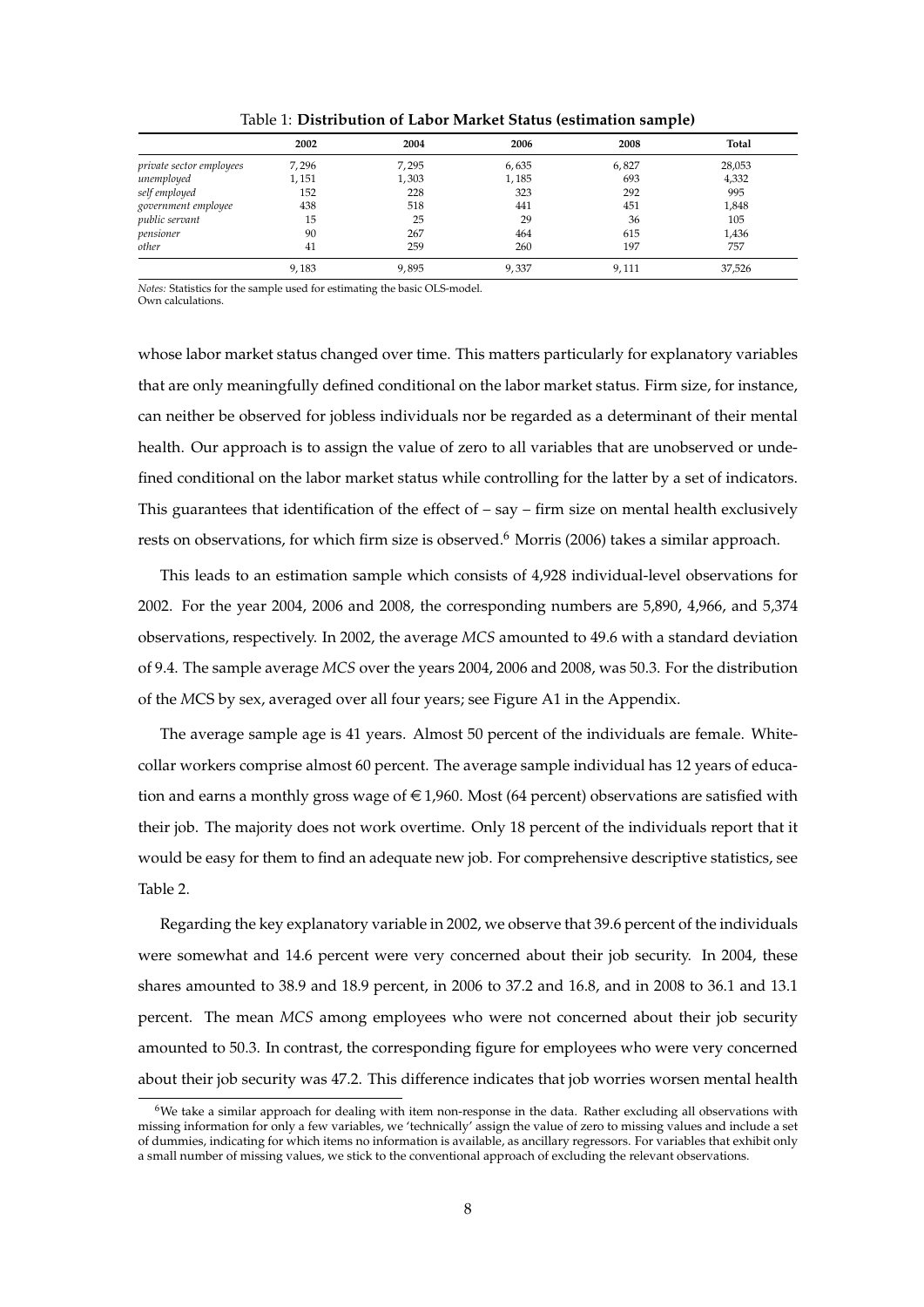| Table 2: Descriptive Statistics |
|---------------------------------|
|---------------------------------|

<span id="page-6-1"></span>

|                                                                | Mean   | S.D.   | Min.             | Max.         |
|----------------------------------------------------------------|--------|--------|------------------|--------------|
| dependent variable                                             |        |        |                  |              |
| MCS                                                            | 49.929 | 9.511  | 5.324            | 77.774       |
| endogenous regressor: fear of unemployment                     |        |        |                  |              |
| concerned about job-security: not at all or somewhat concerned | 0.820  | 0.483  | $\boldsymbol{0}$ | 1            |
| very concerned                                                 | 0.149  | 0.357  | $\mathbf{0}$     | $\mathbf{1}$ |
| missing                                                        | 0.031  | 0.172  | 0                | $\mathbf{1}$ |
| instrument                                                     |        |        |                  |              |
| staff reduction <sup>#</sup>                                   | 0.243  | 0.429  | $\boldsymbol{0}$ | $\mathbf{1}$ |
| staff reduction missing                                        | 0.031  | 0.174  | $\mathbf{0}$     | $\mathbf{1}$ |
| controls                                                       |        |        |                  |              |
| employability (lag): difficult°                                | 0.587  | 0.492  | $\boldsymbol{0}$ | $\mathbf{1}$ |
| good                                                           | 0.183  | 0.386  | $\mathbf{0}$     | $\mathbf{1}$ |
| job satisfaction (lag): low <sup>o</sup>                       | 0.222  | 0.416  | $\mathbf{0}$     | $\mathbf{1}$ |
| medium                                                         | 0.208  | 0.406  | 0                | $\mathbf{1}$ |
| overtime $(lag)^\circ$                                         | 0.369  | 0.483  | $\mathbf{0}$     | $\mathbf{1}$ |
| age (years)                                                    | 40.728 | 12.660 | 18               | 87           |
| male                                                           | 0.522  | 0.500  | $\boldsymbol{0}$ | $\mathbf{1}$ |
| migration background: direct                                   | 0.128  | 0.334  | $\mathbf{0}$     | $\mathbf{1}$ |
| indirect                                                       | 0.053  | 0.223  | 0                | $\mathbf{1}$ |
| years of education <sup>o</sup>                                | 11.527 | 3.449  | 0                | 18           |
| married                                                        | 0.607  | 0.489  | 0                | $\mathbf{1}$ |
| living with partner                                            | 0.700  | 0.458  | $\mathbf{0}$     | $\mathbf{1}$ |
| household size                                                 | 2.938  | 1.281  | $\mathbf{1}$     | 13           |
| number of kids under 18                                        | 0.655  | 0.943  | 0                | 9            |
| occupation: blue-collar skilled                                | 0.151  | 0.358  | 0                | $\mathbf{1}$ |
| white-collar low skilled                                       | 0.305  | 0.460  | 0                | $\mathbf{1}$ |
| white-collar high skilled                                      | 0.138  | 0.345  | 0                | $\mathbf{1}$ |
| tenure (years)                                                 | 7.407  | 8.965  | 0                | 56.4         |
| type of job: mini°                                             | 0.077  | 0.267  | $\mathbf{0}$     | $\mathbf{1}$ |
| midi job                                                       | 0.031  | 0.174  | 0                | $\mathbf{1}$ |
| temporary work contract <sup>o</sup>                           | 0.108  | 0.310  | 0                | $\mathbf{1}$ |
| side job                                                       | 0.069  | 0.253  | 0                | $\mathbf{1}$ |
| firm size: medium <sup>o</sup> (6-2,000 employees)             | 0.393  | 0.488  | 0                | $\mathbf{1}$ |
| large (more than 2,000 employees)                              | 0.320  | 0.467  | $\mathbf{0}$     | $\mathbf{1}$ |
| personal gross income $^{\circ}$ (1,000 € per month, lag)      | 1.963  | 2.251  | 0                | 36           |
| unemployed (lag)                                               | 0.143  | 0.350  | 0                | 1            |
| year 2002                                                      | 0.245  | 0.430  | 0                | $\mathbf{1}$ |
| year 2004                                                      | 0.264  | 0.441  | $\mathbf{0}$     | $\mathbf{1}$ |
| year 2006                                                      | 0.249  | 0.432  | $\mathbf{0}$     | $\mathbf{1}$ |

Notes: Statistics for the sample used for estimating the basic OLS-model (37,526 obs.); cf. Section [4.](#page-9-0) # Statistics for the sample used for<br>estimating the IV-FE-model (24,340 obs.). °Missing values assigned to the referenc Own calculations.

– estimating just how much of that difference is causal is the aim of the paper.

# <span id="page-6-0"></span>**3 Estimation Strategy**

In this section, we present the estimation strategies employed in this paper. In order to identify the causal effect of fear of unemployment on mental health, we estimate different regression models aimed at providing a more complete picture of the hypothesized relationship.

#### **3.1 Ordinary least-squares (OLS) estimation**

Consider the employee *i* at year *t* in state *s*. Let *MCSit* be the dependent variable. Because *MCSit* is a continuous interval scale variable, we employ a linear regression model. Let *Ait* be the key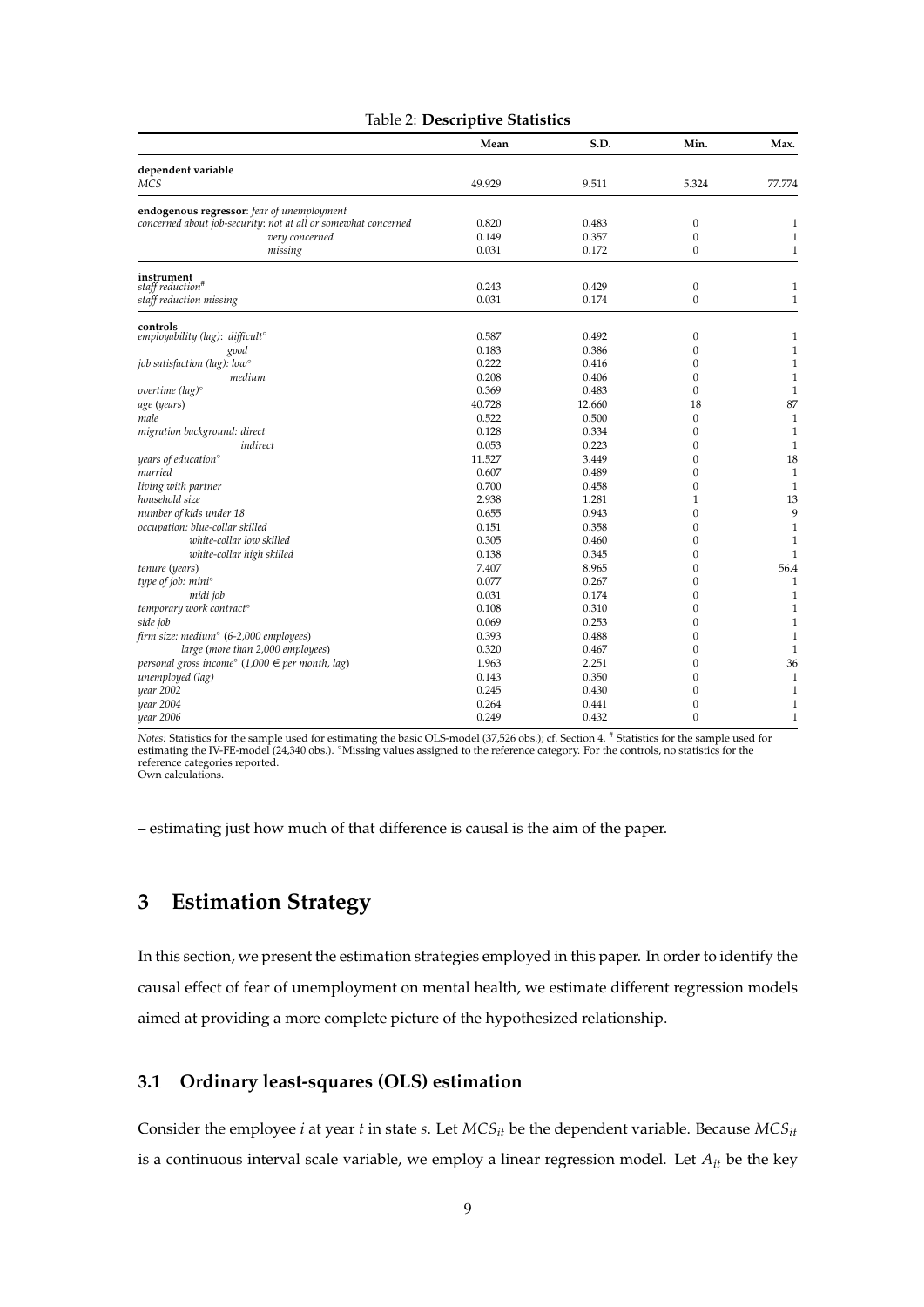explanatory variable 'fear of unemployment'. The equation we estimate via OLS appears as follows:

<span id="page-7-0"></span>
$$
MCS_{it} = X1_{it}\beta_1 + X2_i\beta_2 + J_{it}\delta + A_{it}\gamma + \mu_s + \nu_t + \epsilon_{it}.
$$
\n(1)

*X*1*it* is the vector of time-varying personal characteristics including, e.g., the variable 'living with a partner'. *X*2*<sup>i</sup>* is the vector of time-invariant personal characteristics including, e.g., gender. *Jit* is the vector of job characteristics. The state  $(\mu_s)$  and year  $(\nu_t)$  effects are included to control for regional differences and time trends. The random error term is represented by *eit* while *γ*, *β*, and *δ* are coefficients subject to estimation.

#### **3.2 Fixed effects (FE) estimation**

The variable 'fear of unemployment' may suffer from endogeneity due to unobserved heterogeneity, rendering OLS regression results biased. For instance, generally optimistic individuals may generally have less worries and, at the same time, a better mental health. In this case, besides the particular concern about their job security, the OLS estimator for  $\gamma$  captures the effect of being optimistic. In order to tackle this problem, we re-estimate Equation [1](#page-7-0) by regressing the time-demeaned dependent variable (  $\overline{MCS}_{it} = MCS_{it} - \frac{1}{7}$ *Ti* ∑  $\sum_{t=1}$  *MCS*<sup>*it*</sup>) on the time-demeaned regressors. For the FE estimation, we exclude the time-constant vectors.

#### **3.3 IV-FE estimation**

The FE estimate of  $\gamma_A$  may still capture confounding factors if these are time-varying, unobserved, and correlated with both job insecurity and mental health. As an example for such a confounder, consider a new head of the department putting more trust in the employees' working ability and at the same time exerting less pressure on them. A second and important source of bias in the FE estimation may still arise from reverse causality, i.e., changes in the mental health status affect employment perspectives.

To overcome both sources of bias, we employ a two-stage least-squares (2SLS) FE estimation, using staff reduction  $D_{it}$  to instrument  $A_{it}$ :

<span id="page-7-2"></span><span id="page-7-1"></span>
$$
\overline{A}_{it} = \overline{X1}_{it}\kappa + \overline{J}_{it}\lambda + \overline{D}_{it}\rho + \overline{\nu}_t + \eta_{it},
$$
\n(2)

$$
\overline{MCS}_{it} = \overline{X1}_{it}\beta_1 + \overline{J}_{it}\delta + \widehat{A}_{it}\gamma + \overline{\nu}_t + \widetilde{\epsilon}_{it}.
$$
 (3)

Equation [2](#page-7-1) is the instrumental equation, where job insecurity is regressed on the time-varying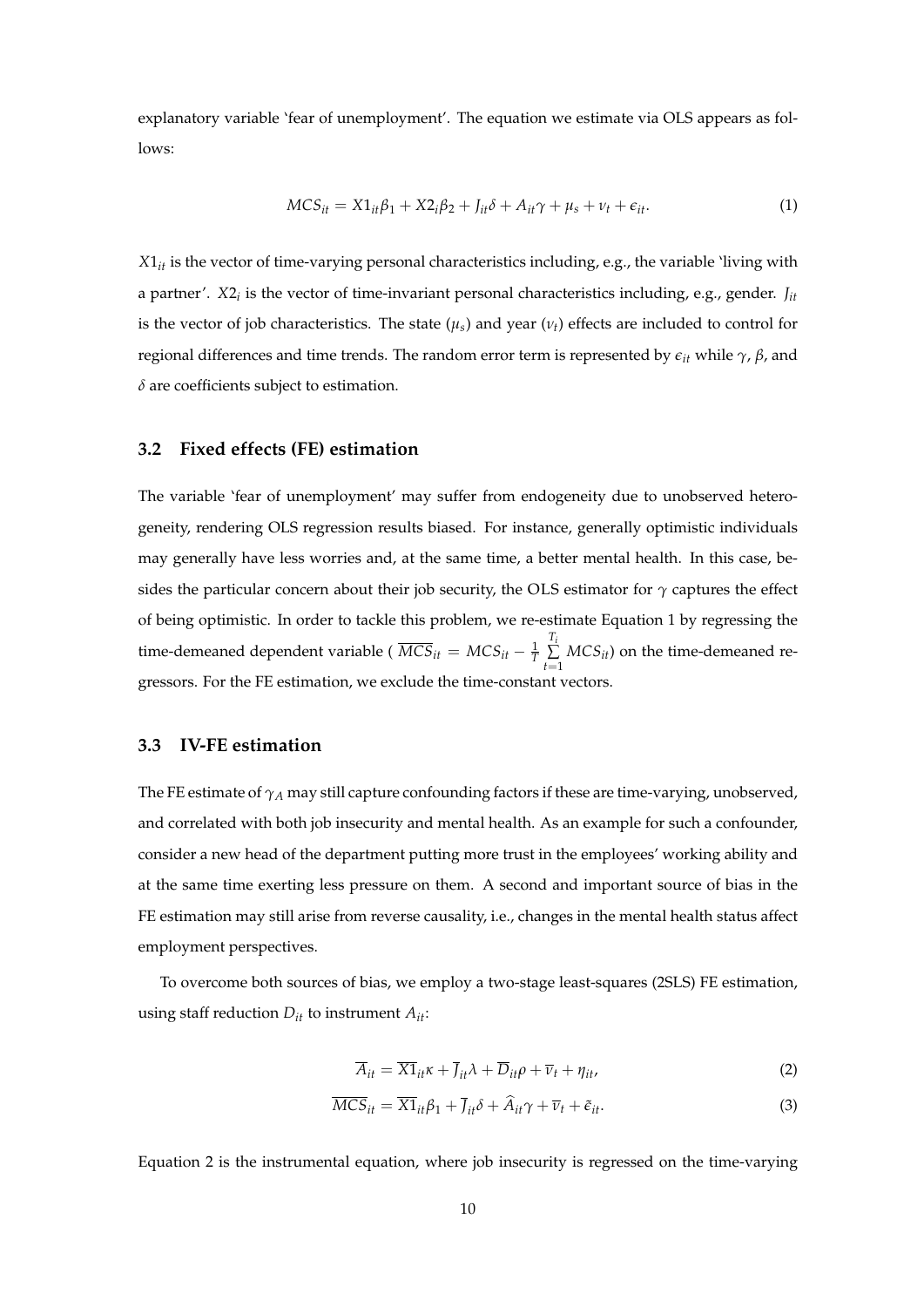covariates and the instrument. Equation [3](#page-7-2) is the structural equation which apart from the FE for-mulation differs from Equation [1](#page-7-0) in that it includes the fitted values of job insecurity  $A_{it}$  instead of *Ait*. <sup>7</sup> 2SLS estimation isolates *γ* from confounding factors if the instrument is valid. Instrument validity presumes that the instrumental variable is uncorrelated with  $\tilde{\epsilon}_{it}$  conditional on the included covariates (see, e.g., [Angrist and Pischke,](#page-17-9) [2008\)](#page-17-9). This means that the instrument is required to operate on the dependent variable only through the endogenous explanatory variable.

The intuition behind the suggested instrumental variable is that employees may estimate their individual risk of job loss on basis of the recent employment trend in the company. We assume that if a company reduced its workforce during the last 12 months, their employees, on average, perceive their jobs to be less secure. We argue that employees cannot influence the company's decision to reduce the workforce, i.e., it is exogenous to the individuals.

Nevertheless, our instrumental variable might indirectly suffer from endogeneity due to the place of work representing a choice variable. For instance, if jobs become less secure, better qualified and motivated individuals may be more likely to change their employer than inactive ones, rendering the instrument to be potentially correlated with individual characteristics. This problem is strongly reduced by the use of fixed effects which remove any unobserved time-invariant personal characteristics that are potentially correlated with the instrumental variable. Moreover, we control for changes in the employees' employability, job satisfaction and overtime by including these variables in terms of one period lags. They capture the potential selection effect of individuals with reduced alternatives working for a company with reductions in the workforce.

The instrument validity assumption is not directly testable. Fortunately, we can indirectly assess whether staff reduction operates through other channels than job insecurity. Since public servants are strictly protected against dismissal and, in turn, will by no means be concerned about becoming unemployment, staff reduction is uncorrelated with the mental health status for this group of individuals if the instrument is valid.

In order to test this, we estimate the reduced form FE model of Equation [2](#page-7-1) and Equation [3](#page-7-2) for public servants. The point estimate yields no significant association between the instrument and the dependent variable (right part of Table [A2](#page-22-0) in the Appendix). In contrast, using the actual estimation sample, primarily consisting of private sector employees, yields a significant and negative coefficient of staff reduction (left part of the table). This is a strong indication for staff reduction in a respondent's firm exerting effects on *MCS* only through the respondent's concerns about individual job insecurity, i.e., the results are indicative for instrument validity.

<sup>7</sup>We correct the variance–covariance matrix by applying the correct mean squared errors. We use the *xtivreg2* Stata ado-file [\(Schaffer,](#page-19-7) [2005\)](#page-19-7).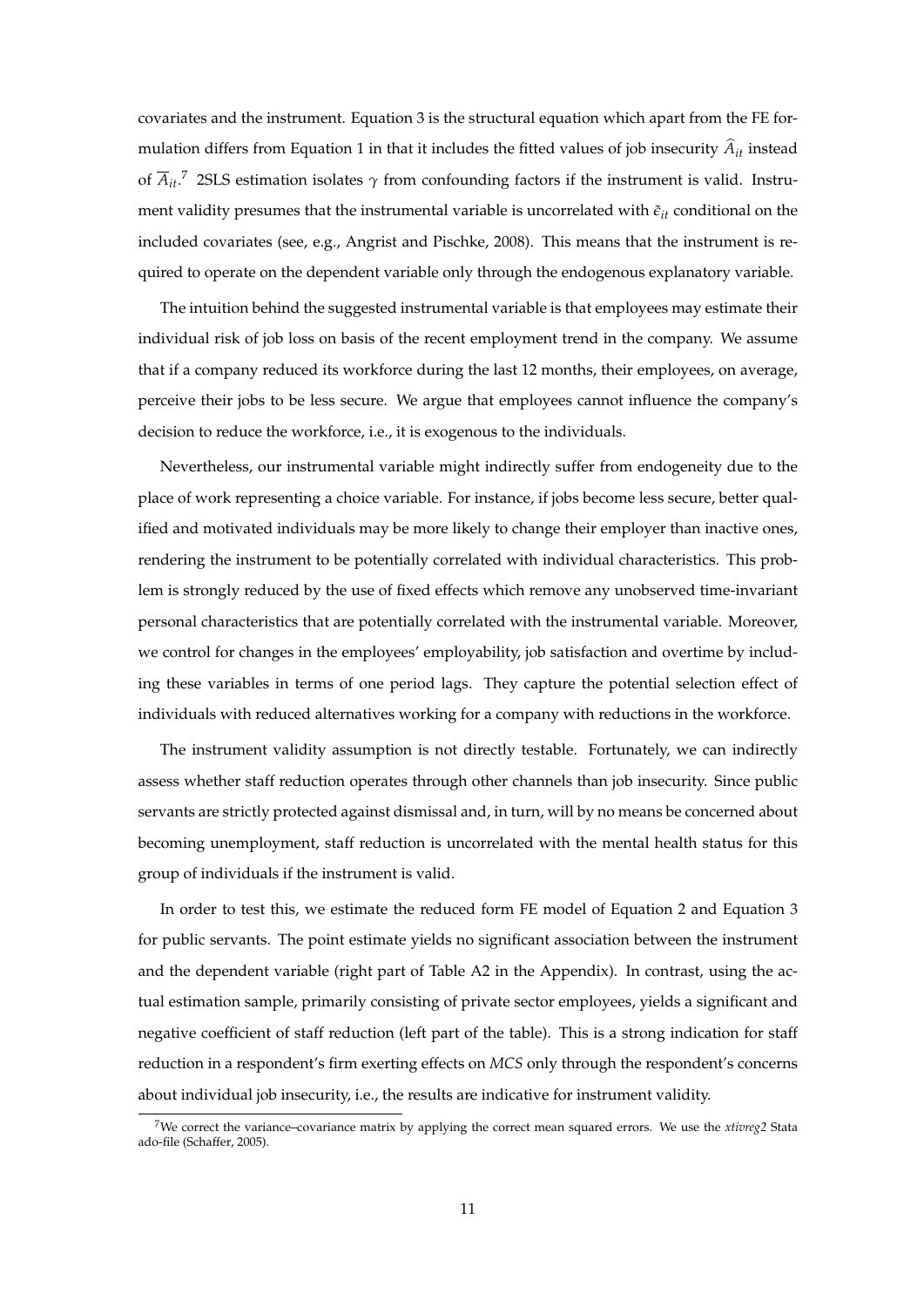# <span id="page-9-0"></span>**4 Results**

In this section, we present the estimation results obtained from the different regression models discussed above. Moreover, we check for the robustness of the results and analyze the heterogeneity of the estimated mean effects.

#### **4.1 Estimated Mean Effects**

Though our focus is on the effect of the fear of unemployment on mental health, we first take a brief look at the results for the controls. We find that males are of significantly better psychological health than females. Conclusive results are also found with respect to age and immigration status, that is, especially natives and the young suffer from mental health problems. Satisfaction with the job and stress at work also matter for psychological health. Here, dissatisfied individuals exhibit a significantly worse *MCS*. Working overtime also goes along with smaller values of the *MCS*, with points at work-related stress exerting adverse mental health effects. The negative coefficient attached to holding a side or secondary job points in the same direction. Having previously been unemployed is found to be associated with better mental health. This most likely reflects the positive effect of recently becoming reemployed. The finding of a positive effect of cohabiting with a parter in the FE specifications may be interpreted in a similar way. That is, it is not cohabiting per se that matters for mental well-being but rather splitting up and coupling. While occupation matters for mental health – with low-skilled blue collar workers being particularly worse off – this does not hold for firm size which seems to be immaterial for the *MCS*.

We find a highly significant adverse effect of fear of unemployment on mental health in the OLS regression. In quantitative terms, the estimated value of −2.819 indicates a strong effect of becoming very concerned about the individual job security as it corresponds to a shift from the median to the 40th percentile of the distribution of the *MCS*. However, OLS is likely to fail to disentangle the genuine causal effect from the impact of confounding factors. In line with this argument, the coefficient obtained from the FE estimation is less than half as large as the one obtained from OLS. That is, OLS is likely to overestimate the causal effect of fear of unemployment due to individual characteristics causing individuals to be more concerned about their jobs and to be, at the same time, less healthy. Nevertheless, even with fixed effects included, a highly significant and adverse effect is found.

Since FE fails to address a possible bias that originates from reverse causality and confounding factors that vary over time, we turn to the IV-FE estimation results. Concerning the instrumental equation (left part of Table [A3\)](#page-23-0), staff reduction exhibits the expected positive sign. The test on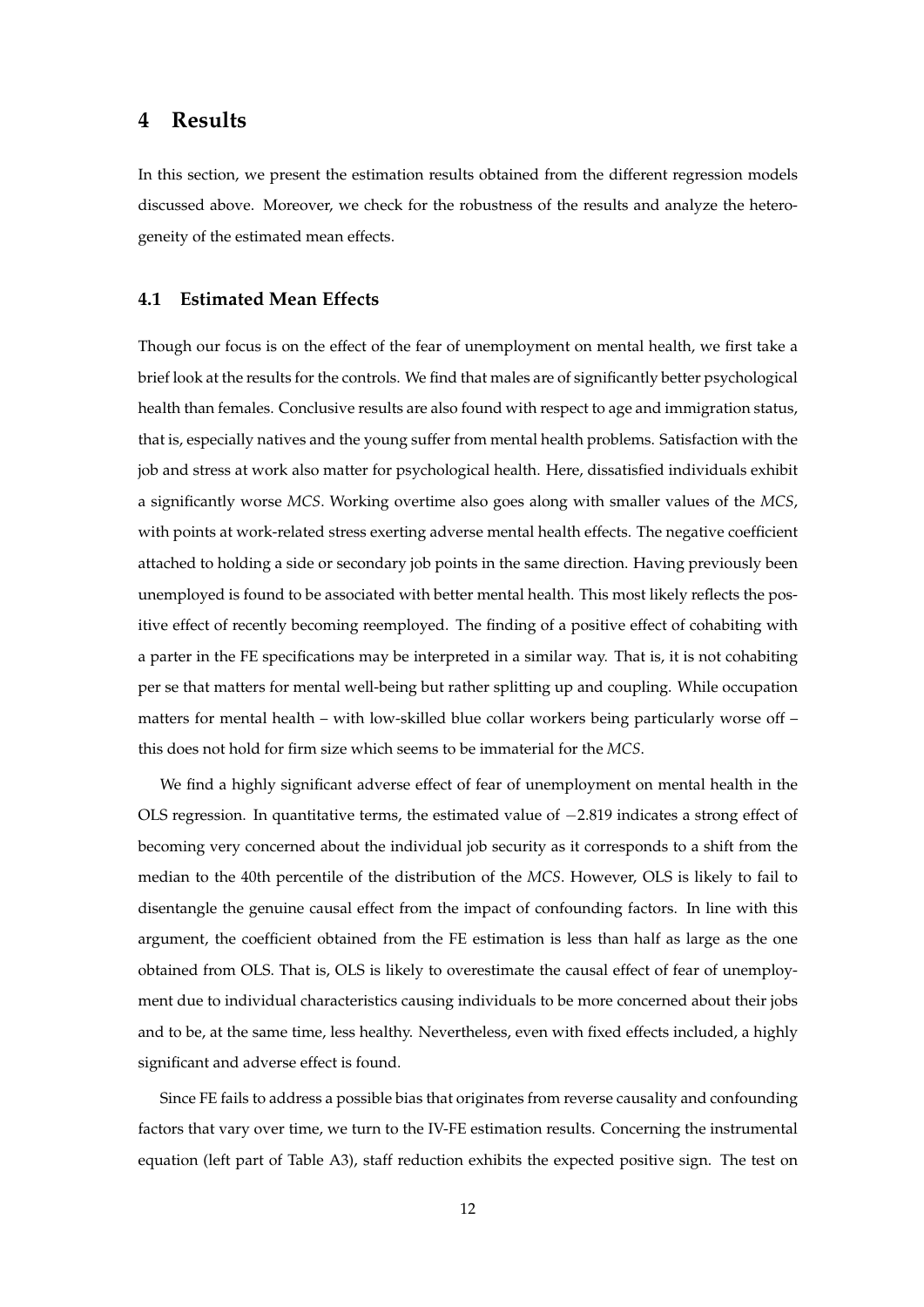|                                          | $OLS$ #     |         | FE          |         | <b>IV-FE</b> |         |
|------------------------------------------|-------------|---------|-------------|---------|--------------|---------|
|                                          | Coefficient | S.E.    | Coefficient | S.E.    | Coefficient  | S.E.    |
| fear of unemployment <sup>o</sup>        | $-2.819*$   | (0.145) | $-1.228*$   | (0.163) | $-5.310*$    | (1.904) |
| employability (lag): difficult°          | $0.236+$    | (0.143) | $-0.018$    | (0.163) | 0.020        | (0.226) |
| good                                     | $0.613*$    | (0.182) | 0.063       | (0.217) | $-0.049$     | (0.303) |
| job satisfaction (lag): low <sup>o</sup> | $-3.931*$   | (0.202) | $-0.506*$   | (0.206) | $-0.638*$    | (0.285) |
| medium                                   | $-3.266*$   | (0.125) | $-0.225$    | (0.137) | $-0.314+$    | (0.178) |
| overtime $(lag)^\circ$                   | $-1.280*$   | (0.118) | $-0.326*$   | (0.135) | $-0.579*$    | (0.176) |
| unemployed (lag)                         | $2.142*$    | (0.250) | 0.345       | (0.254) | 0.226        | (0.346) |
| self employed (lag)                      | 0.093       | (0.429) | $-0.465$    | (0.438) | 0.185        | (0.584) |
| labor market status: unemployed          | 0.787       | (1.345) | $-0.665+$   | (0.358) | $-1.031$     | (0.740) |
| self employed                            | 0.232       | (0.406) | 0.482       | (0.422) | $-0.014$     | (0.557) |
| government employee                      | $-0.177$    | (0.280) | 0.320       | (0.287) | 0.011        | (0.338) |
| public servant                           | 0.643       | (1.147) | $-0.546$    | (1.117) | $-2.592^{+}$ | (1.544) |
| pensioner                                | 1.408       | (1.384) | $-0.252$    | (0.478) | $-0.775$     | (0.829) |
| other                                    | 1.194       | (1.392) | $-0.487$    | (0.490) | $-1.452+$    | (0.848) |
| married                                  | 0.162       | (0.163) | $-0.150$    | (0.281) | $-0.578$     | (0.355) |
| living with partner                      | $0.336*$    | (0.166) | 1.209*      | (0.263) | $1.215*$     | (0.327) |
| household size                           | $0.533*$    | (0.056) | 0.077       | (0.097) | 0.114        | (0.119) |
| # of kids under 18                       | $-0.819*$   | (0.075) | $-0.082$    | (0.134) | $-0.192$     | (0.161) |
| personal income (lag)                    | $-0.003$    | (0.033) | $-0.089+$   | (0.046) | $-0.068$     | (0.053) |
| occupation: blue-collar skilled          | 0.157       | (0.170) | 0.371       | (0.239) | 0.288        | (0.304) |
| white-collar low skilled                 | $0.418*$    | (0.153) | 0.253       | (0.211) | 0.184        | (0.272) |
| white-collar high skilled                | 0.349       | (0.217) | 0.260       | (0.302) | $-0.257$     | (0.396) |
| mini job <sup>o</sup>                    | $-0.213$    | (0.210) | 0.170       | (0.257) | 0.139        | (0.338) |
| midi job                                 | $-0.082$    | (0.288) | $-0.404$    | (0.301) | $-0.524$     | (0.350) |
| temporary work contract <sup>o</sup>     | $0.433*$    | (0.182) | 0.090       | (0.204) | $0.546+$     | (0.311) |
| side job                                 | $-1.132*$   | (0.199) | $-0.467+$   | (0.239) | $-0.489$     | (0.313) |
| firm size: medium <sup>o</sup>           | 0.220       | (0.185) | 0.252       | (0.244) | 0.262        | (0.299) |
| large                                    | 0.187       | (0.194) | 0.335       | (0.273) | 0.441        | (0.336) |
| year 2002                                | $-0.665*$   | (0.151) | $-0.188$    | (0.149) | $-0.187$     | (0.168) |
| year 2004                                | $-0.130$    | (0.131) | $-0.071$    | (0.116) | 0.148        | (0.180) |
| year 2006                                | $-0.062$    | (0.136) | $-0.071$    | (0.111) |              |         |
| tenure                                   | 0.009       | (0.007) |             |         |              |         |
| age                                      | $0.054*$    | (0.006) |             |         |              |         |
| male                                     | $2.099*$    | (0.113) |             |         |              |         |
| migration background: direct°            | $0.776*$    | (0.153) |             |         |              |         |
| indirect                                 | 0.327       | (0.230) |             |         |              |         |
| education in years <sup>o</sup>          | $-0.022$    | (0.025) |             |         |              |         |
| constant                                 | 48.208*     | (0.555) |             |         |              |         |
| number of observations                   | 37526       |         | 35164       |         | 24340        |         |
| F-statistic                              | 45.882*     |         | $4.110*$    |         | $2.667*$     |         |

| Table 3: Estimated Effects on MCS |  |  |  |
|-----------------------------------|--|--|--|
|-----------------------------------|--|--|--|

*Notes:* <sup>∗</sup> significant at 5%; <sup>+</sup> significant at 10%; robust standard errors in parentheses. Dummy variables indicating the occupational position during the previous year included. °Missing values set to zero and regressor augmented by `missing' indicator.# State indicators<br>included.

Own calculations.

instrument relevance yields an *F*-statistic as high as 135.1, dispelling any concern about the instrument being weak. With respect to the controls in the instrumental equation, as expected, we find a significant negative effect for high-skilled white-collar worker and for employees with a good employability. Moreover, the marginally employed are less worried about being laid off. A low job satisfaction and having a temporary contract are positively linked to job insecurity. In the year 2002 and 2004, job worries were significantly higher than in 2008. Note that most interviews were held before the start of the financial crisis in fall 2008, at a time when the economy was still good. In contrast, between 2002 and 2004 the German labor market performed weakly. We do not observe a significant effect either of the marital status and the number of under-age dependents. This result might be explained by increased family responsibilities genuinely yielding concerns about unemployment but also increasing dismissal protection by the relevant regulations.

Turning to the structural equation, in accordance with OLS and FE results, the estimate for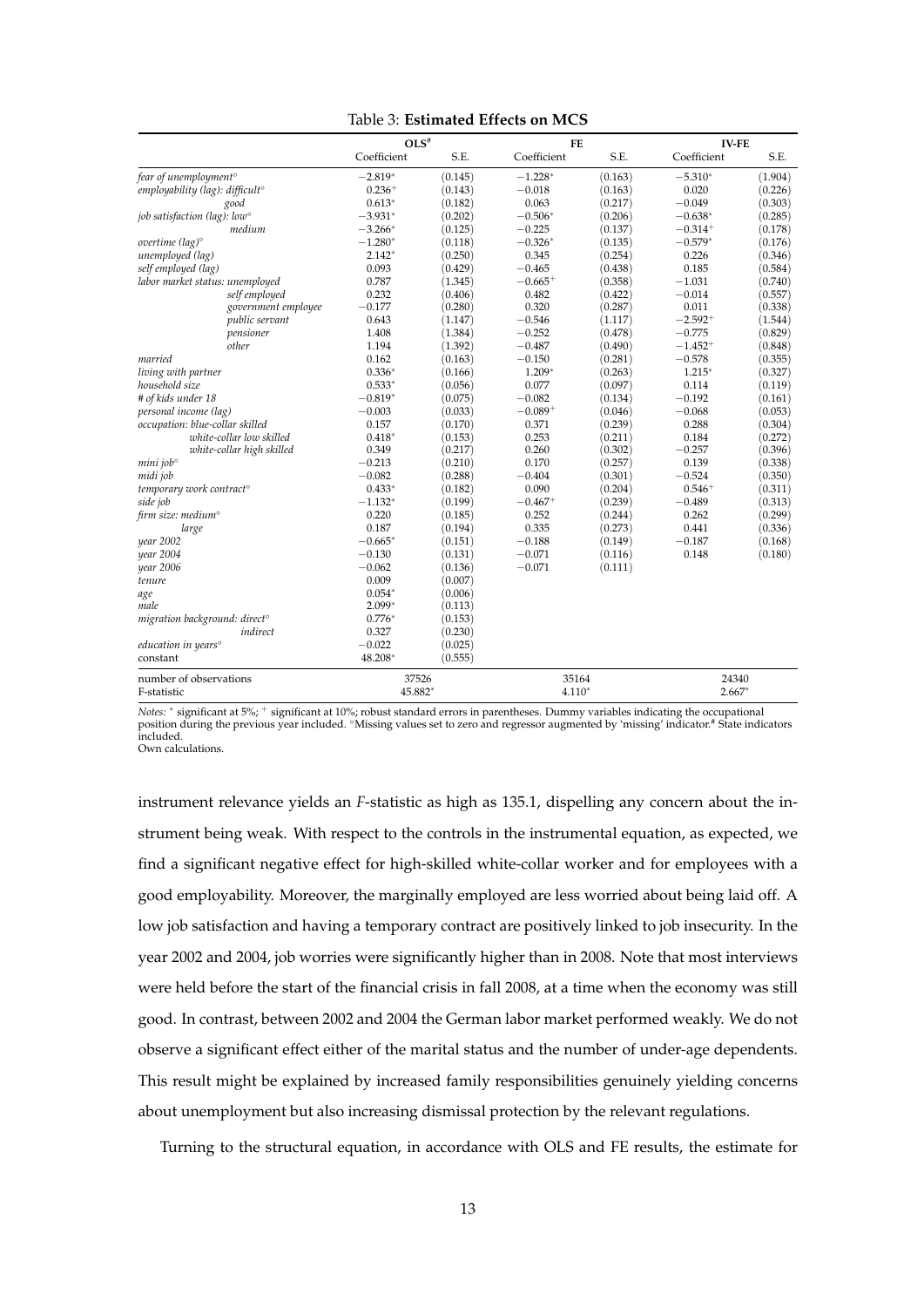the effect of fear of unemployment is negative and highly significant. The coefficient amounts to −5.310. This corresponds to a shift from the median to 30th percentile of the distribution of the *MCS* suggesting a substantial deterioration in the mental health status. The estimated effect size exceeds the corresponding FE and OLS values. This conflicts with our earlier reasoning of ignored reverse causality most likely resulting in an – in absolute terms – upward biased estimate, wherefore the IV-FE estimation should yield more moderate estimated effects.

One likely explanation for this pattern is that the IV-FE results have to be interpreted in terms of local average treatment effects (LATE, cf. [Imbens and Angrist,](#page-18-10) [1994\)](#page-18-10). This means that we estimate the average effect of fear of unemployment on those respondents for whom the firm's staff reduction is a key determinant of self-perceived job insecurity. These individuals may not be representative for the population of interest. For instance, individuals who assess their job security primarily on basis of their individual competence may not care much about other – eventually differently qualified and trained – employees losing their jobs. They may also be more self-confident and less vulnerable to job worries. However, precisely these individuals are effectively ignored by the IV-FE approach. In turn, the result may primarily rest on individuals of vulnerable mental health.

Another explanation is that, in contrast to OLS and FE, the IV-FE estimation identifies the effect under scrutiny focusing on one specific source of job insecurity. Yet, it may well be that the adverse mental health effects differ across the sources of fear of unemployment. Imagine two situations. In situation one, there is uncertainty about the economic performance of the company. In situation two, the company already starts to reduce the workforce because of economic difficulties. Although both situations may cause employees to be concerned about their jobs, the latter is likely to be more depressing to them and, hence, is more likely to result in a deterioration in mental health. A similar explanation bases on the idea that from the perspective of employees, a staff reduction by the firm represents an uncontrollable source of job insecurity. Compared to endogenous causes of job insecurity that may effectively be moderated, uncontrollable sources exert more deleterious psychological effects [\(Maier and Jackson,](#page-18-11) [1979\)](#page-18-11).

#### **4.2 Heterogeneity in Effects**

The pattern of different estimates of the mean effect of fear of unemployment on mental health depending on the choice of the regression model points at pronounced effect heterogeneity at the individual level. In this section, we aim at identifying its determinants. First, we consider selected explanatory variables by source of heterogeneity. That is, we (i) interact the variable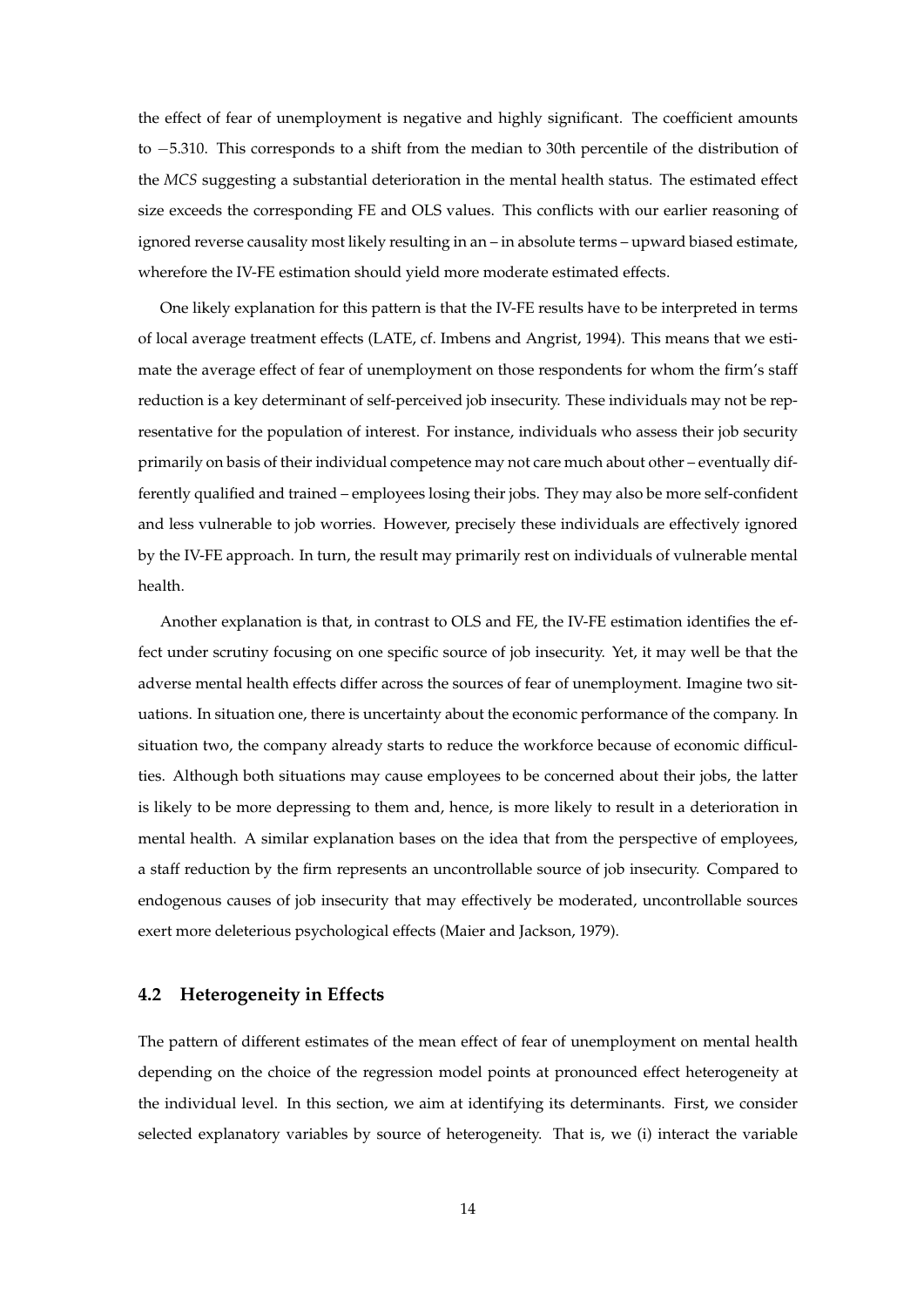'fear of unemployment' with the two regressors capturing the degree of employability, and (ii) estimate separate models for males and females. Second, we address effect heterogeneity across the mental health status by estimating quantile regressions.

In order to investigate whether employability matters for the effect that fear of job loss exerts on mental health, we re-estimate the regression models including interaction terms of 'fear of unemployment' with the two categories of 'employability' (difficult/good). [Green](#page-18-1) [\(2011\)](#page-18-1) finds strong evidence for good employability attenuating detrimental effects of unemployment and job insecurity on life satisfaction as well as self-perceived mental health. Based on our OLS and FE results, we cannot confirm this. The estimated effects do not vary significantly across the categories of 'employability'. However, IV-FE estimation yields a quite different pattern, see Table [4.](#page-13-0) While a small chance of finding an appropriate position compared to almost no chance does not make much difference for the mental health status, a good employability certainly does. here, the negative effect of job insecurity disappears. That is, employees that easily find an appropriate job are not negatively affected in their mental health. In quantitative terms, the employability differential in the effect on mental health amounts to 6.5 points on the MCS scale.

Estimating the model separately for males and females yields a moderate gender differential. The estimated OLS-coefficients are −2.595 for males compared to −3.066 for females; see Table [A4.](#page-24-0) In the FE-model the gender differential diminishes substantially. Turning to the IV-FE estimates, we find an insignificant coefficient for females. For males, the effect is a little higher and significant. The LATE seems to reflect the traditional males' gender role, i.e., the family's breadwinner, which suggests that job-security is more important for the psychological stability of men. Yet, if there is any gender differential, it is not the key driving source for the effect heterogeneity.

Finally, we turn to the left-hand side variable as a potential source of heterogeneity by employing quantile regression techniques. Quantile regression, first introduced by [Koenker and Bassett](#page-18-12) [\(1978\)](#page-18-12), allows for addressing distributional effects of changes in the explanatory variables. Following [Cameron and Trivedi](#page-17-10) [\(2005\)](#page-17-10), the concept of quantile regression can be briefly characterized as follows: For any quantile *θ* of the distribution of the *MCS*, a regression function is fitted such that the *MCS* conditional on the explanatory variables is less than or equal to the value of the regression function with probability *θ*. Hence, quantile regression allows for identifying the effect of job insecurity at any quantile of the distribution of the *MCS*. Here, we use the simplest approach, i.e., ordinary quantile regression.<sup>8</sup> Figure [1](#page-14-0) displays estimated quantile-coefficient functions for the fear of unemployment. Dotted lines indicate the 95-percent confidence interval. As a refer-

<sup>&</sup>lt;sup>8</sup>Generalizing the results of the IV model by employing IV quantile regression [\(Abadie et al.,](#page-17-11) [2002;](#page-17-11) [Froelich and Melly,](#page-17-12) [2010\)](#page-17-12) yields a similar pattern of heterogeneity like the ordinary quantile regression.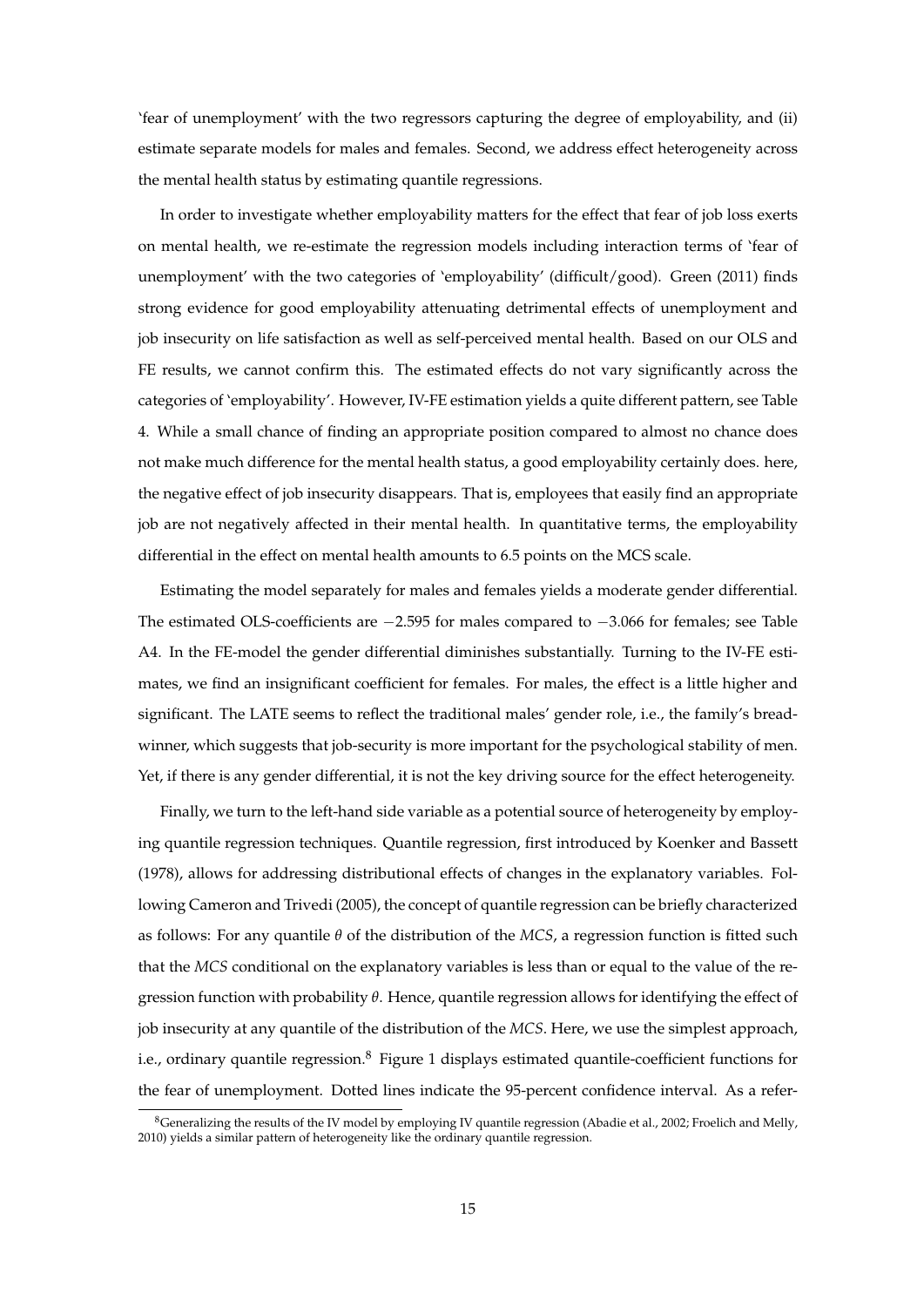<span id="page-13-0"></span>

|                                                                       | OLS <sup>#</sup> |         | FE           |         | <b>IV-FE</b> |         |
|-----------------------------------------------------------------------|------------------|---------|--------------|---------|--------------|---------|
|                                                                       | Coefficient      | S.E.    | Coefficient  | S.E.    | Coefficient  | S.E.    |
| fear of unemployment <sup>o</sup> (by categories of 'employability'): |                  |         |              |         |              |         |
| almost non-employable (lag) $\circ$                                   | $-3.038*$        | (0.295) | $-1.257*$    | (0.302) | $-6.569*$    | (2.318) |
| moderate employability (lag)                                          | $-2.478*$        | (0.216) | $-1.205*$    | (0.240) | $-6.108*$    | (1.952) |
| good employability (lag)                                              | $-2.871*$        | (0.448) | $-1.452*$    | (0.498) | 0.570        | (6.060) |
| job satisfaction (lag): low <sup>o</sup>                              | $-3.932*$        | (0.202) | $-0.506*$    | (0.206) | $-0.651*$    | (0.287) |
| medium                                                                | $-3.266*$        | (0.125) | $-0.225$     | (0.137) | $-0.304+$    | (0.179) |
| overtime $(lag)^\circ$                                                | $-1.281*$        | (0.118) | $-0.326*$    | (0.135) | $-0.594*$    | (0.180) |
| unemployed (lag)                                                      | $2.141*$         | (0.250) | 0.344        | (0.254) | 0.243        | (0.349) |
| labor market status: unemployed                                       | 0.800            | (1.344) | $-0.666^{+}$ | (0.358) | $-1.110$     | (0.739) |
| self employed                                                         | 0.232            | (0.405) | 0.483        | (0.422) | $-0.016$     | (0.561) |
| government employee                                                   | $-0.171$         | (0.280) | 0.323        | (0.287) | $-0.079$     | (0.348) |
| public servant                                                        | 0.618            | (1.146) | $-0.556$     | (1.116) | $-2.627+$    | (1.551) |
| pensioner                                                             | 1.402            | (1.383) | $-0.256$     | (0.479) | $-0.845$     | (0.831) |
| other                                                                 | 1.195            | (1.391) | $-0.489$     | (0.490) | $-1.536+$    | (0.850) |
| married                                                               | 0.165            | (0.163) | $-0.147$     | (0.281) | $-0.647+$    | (0.363) |
| living with partner                                                   | $0.337*$         | (0.166) | $1.208*$     | (0.263) | $1.186*$     | (0.328) |
| household size                                                        | $0.533*$         | (0.056) | 0.078        | (0.097) | 0.115        | (0.120) |
| # of kids under 18                                                    | $-0.820*$        | (0.075) | $-0.083$     | (0.134) | $-0.176$     | (0.163) |
| income (lag) <sup>o</sup>                                             | $-0.002$         | (0.033) | $-0.089+$    | (0.046) | $-0.077$     | (0.054) |
| occupation: blue-collar skilled                                       | 0.158            | (0.170) | 0.371        | (0.239) | 0.270        | (0.307) |
| white-collar low skilled                                              | $0.418*$         | (0.153) | 0.253        | (0.211) | 0.186        | (0.274) |
| white-collar high skilled                                             | 0.347            | (0.217) | 0.261        | (0.302) | $-0.251$     | (0.402) |
| mini job°                                                             | $-0.215$         | (0.210) | 0.171        | (0.257) | 0.095        | (0.340) |
| midi job                                                              | $-0.081$         | (0.288) | $-0.404$     | (0.301) | $-0.500$     | (0.353) |
| temporary contract <sup>o</sup>                                       | $0.428*$         | (0.182) | 0.089        | (0.204) | $0.536+$     | (0.317) |
| side job                                                              | $-1.129*$        | (0.199) | $-0.466+$    | (0.239) | $-0.501$     | (0.314) |
| firm size: medium <sup>o</sup>                                        | 0.221            | (0.185) | 0.253        | (0.244) | 0.176        | (0.313) |
| large                                                                 | 0.186            | (0.194) | 0.335        | (0.273) | 0.381        | (0.344) |
| year 2002                                                             | $-0.670*$        | (0.151) | $-0.190$     | (0.149) | $-0.137$     | (0.172) |
| year 2004                                                             | $-0.132$         | (0.131) | $-0.071$     | (0.116) | 0.154        | (0.180) |
| year 2006                                                             | $-0.064$         | (0.136) | $-0.071$     | (0.111) |              |         |
| tenure                                                                | 0.009            | (0.007) |              |         |              |         |
| age                                                                   | $0.054*$         | (0.006) |              |         |              |         |
| male                                                                  | $2.099*$         | (0.113) |              |         |              |         |
| migration background: direct <sup>o</sup>                             | $0.773*$         | (0.153) |              |         |              |         |
| indirect                                                              | 0.326            | (0.230) |              |         |              |         |
| education in years <sup>o</sup>                                       | $-0.022$         | (0.025) |              |         |              |         |
| constant                                                              | 48.268*          | (0.558) |              |         |              |         |
| number of observations                                                | 37526            |         | 35164        |         | 24340        |         |
| F-statistic                                                           | 44.598*          |         | 3.928*       |         | $2.637*$     |         |

*Notes:* <sup>∗</sup> significant at 5%; <sup>+</sup> significant at 10%; robust standard errors in parentheses. Dummy variables indicating the occupational position during the previous year included. °Missing values set to zero and regressor augmented by `missing' indicator.# State indicators<br>included.

Own calculations.

ence, the result from the OLS estimation are represented by the horizontal line. The estimated quantile-coefficients function exhibits a distinct positive slope. This indicates that the detrimental effect diminishes for individuals with higher values of the *MCS* and that those already of poor mental health are particularly harmed by job worries. This picture is statistically robust as the estimated confidence band does not overlap with the estimated mean effect for a substantial range of percentiles of the *MCS*. In quantitative terms, the effect is roughly 1.3 times stronger for the tenth percentile of the *M*CS than for the median, while for the 90th percentile, the ratio even amounts to 2.9. Comparing quantile regression with OLS, for the 10th percentile, the former yields effects that are 26 percent lager, while for the 90th percentile the estimated effect is 110 percent smaller compared to OLS.

In essence, results from quantile regression suggest that the mental health status itself represents a major source of heterogeneity in the effects. This is bad news because the fear of un-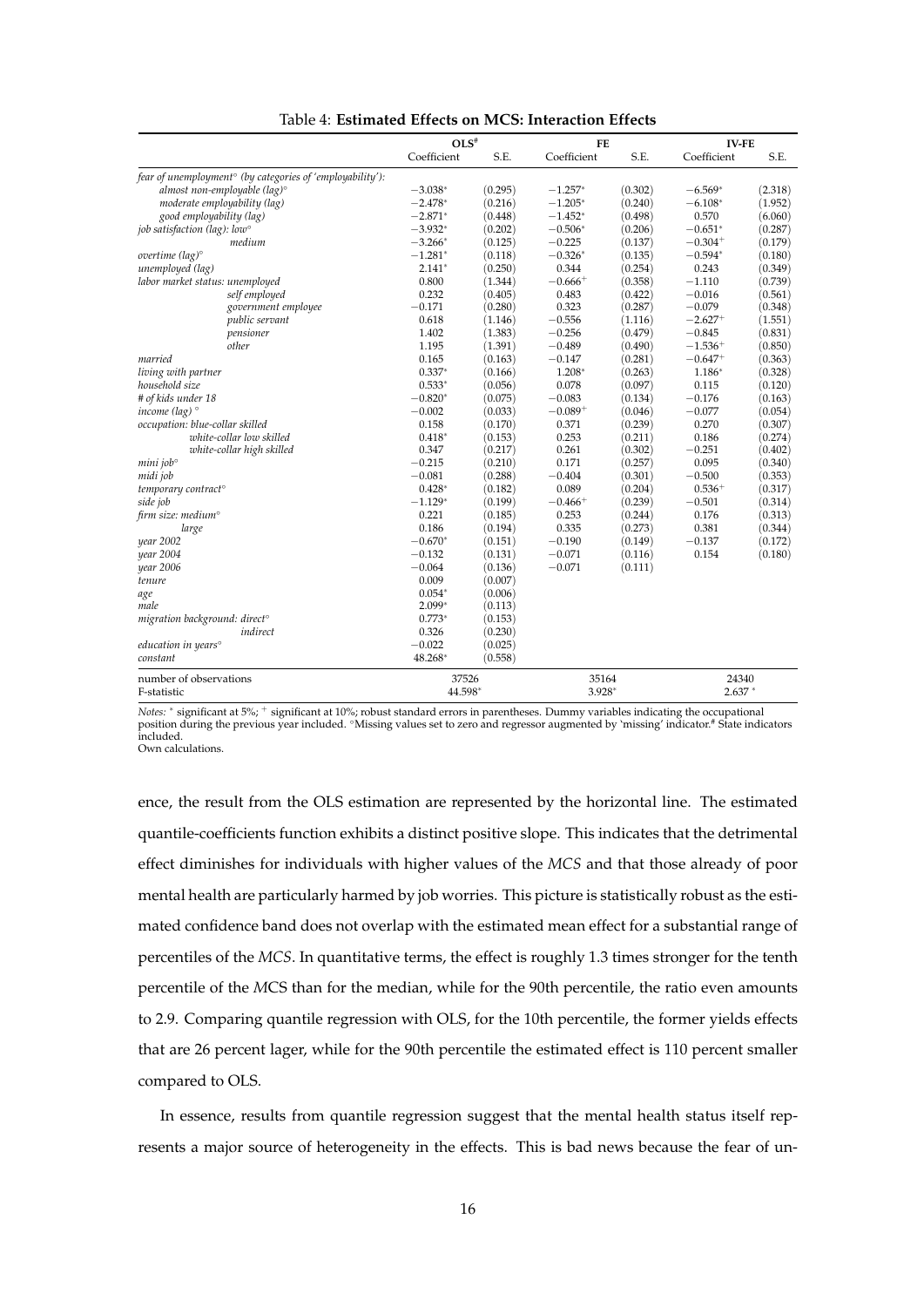<span id="page-14-0"></span>

Figure 1: **Quantile Regression: estimated Effects of Fear on MCS**

Own calculations.

employment does not simply shift or compress the distribution of the *MCS* but increases heterogeneity in mental health. Even a moderate average effect does not rule out drastic effects on those who already suffer from poor psychological health. Hence, for instance, the fear of unemployment may seriously threaten the ability to work for this group of individuals.

#### **4.3 Robustness Checks**

Although well established in the literature, the *MCS* might still be regarded as a somewhat problematic measure of mental health as it condenses information on various questions into a scalar index. In particular, one might argue that the estimated effects on *MCS* do not represent genuine effects on mental health but on certain variables that enter the *MCS*. In order to show that this is not the case here, we run the regression model separately for each component of the *MCS*. As these components are all ordinal variables, we estimate an ordered probit model using the same specification and the estimation sample as in the first OLS model. For each component of the *MCS*, Figure [2](#page-15-0) displays the estimated marginal effect of fear of unemployment on the probability to realize the least favorable category. The corresponding 95-percent confidence intervals are also indicated.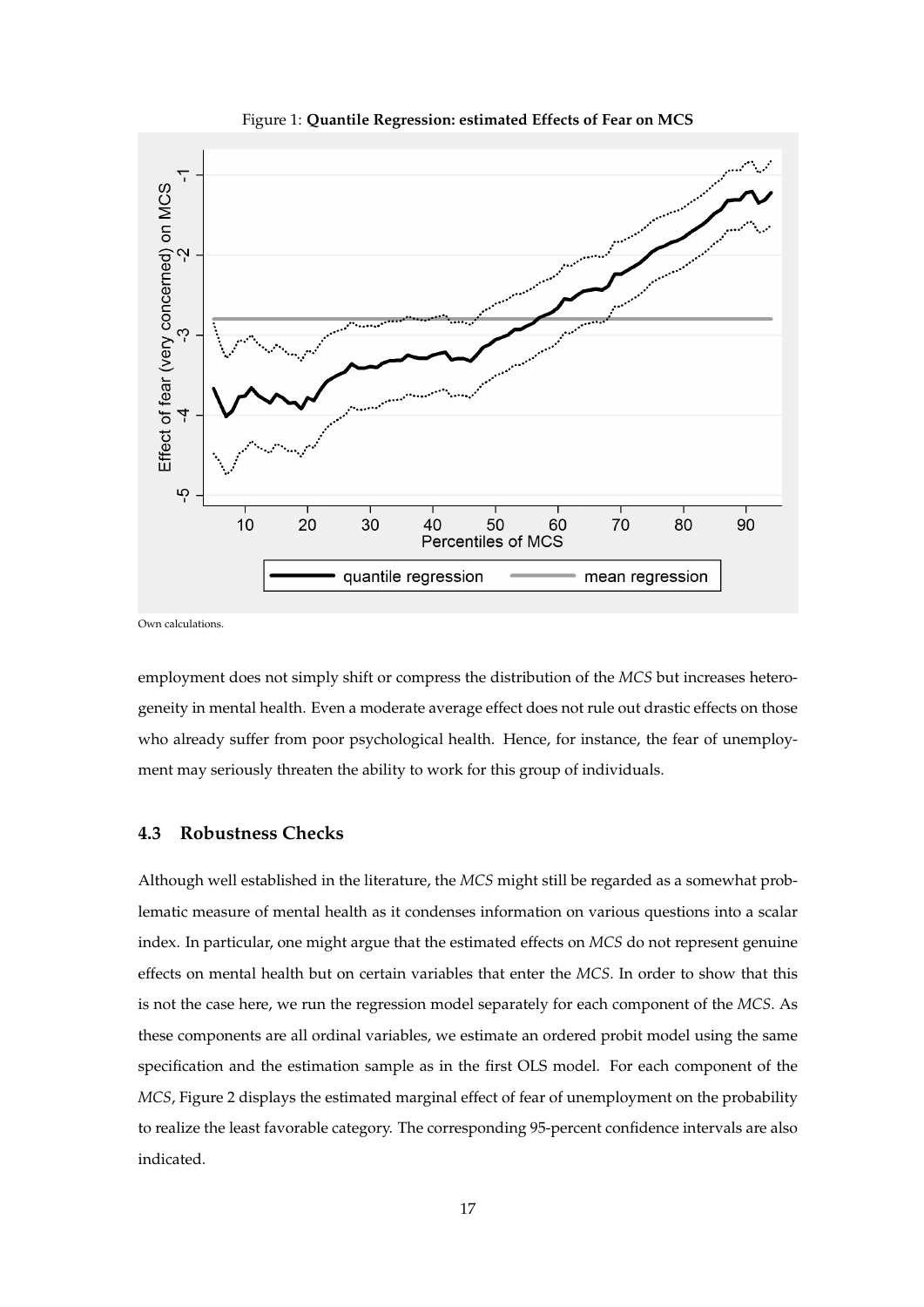<span id="page-15-0"></span>

Figure 2: **Estimated Effects of Fear on Each Component of the MCS**

Note that 'sleep' is not part of the *MCS*. Own calculations.

The figure yields a consistent picture. Fear of unemployment exerts a detrimental and statistically significant effect on any single variable that enters the *MCS*. This means that the identified overall effect does not represent an artifact of the *MCS* calculation algorithm.<sup>9</sup> We are, thus, confident that the above results do allow for being interpreted as effects on individuals' mental health.

To further validate our results, we run an ordered probit regression with an ordinal variable indicating the respondents' satisfaction with their sleep as the dependent variable and job insecurity along with the other covariates as regressors. Note that this variable does not form part of the questions related to the *M*CS. The estimated marginal effect of fear of unemployment on the probability to be least satisfied with the own sleep is positive and significant, too (see the framed line in Figure [2\)](#page-15-0). This gives further reason to interpret the observed effect as fear of unemployment causing genuine mental health problems.

<sup>9</sup>Aggregating the variables in a different way will most likely yield qualitatively equivalent results.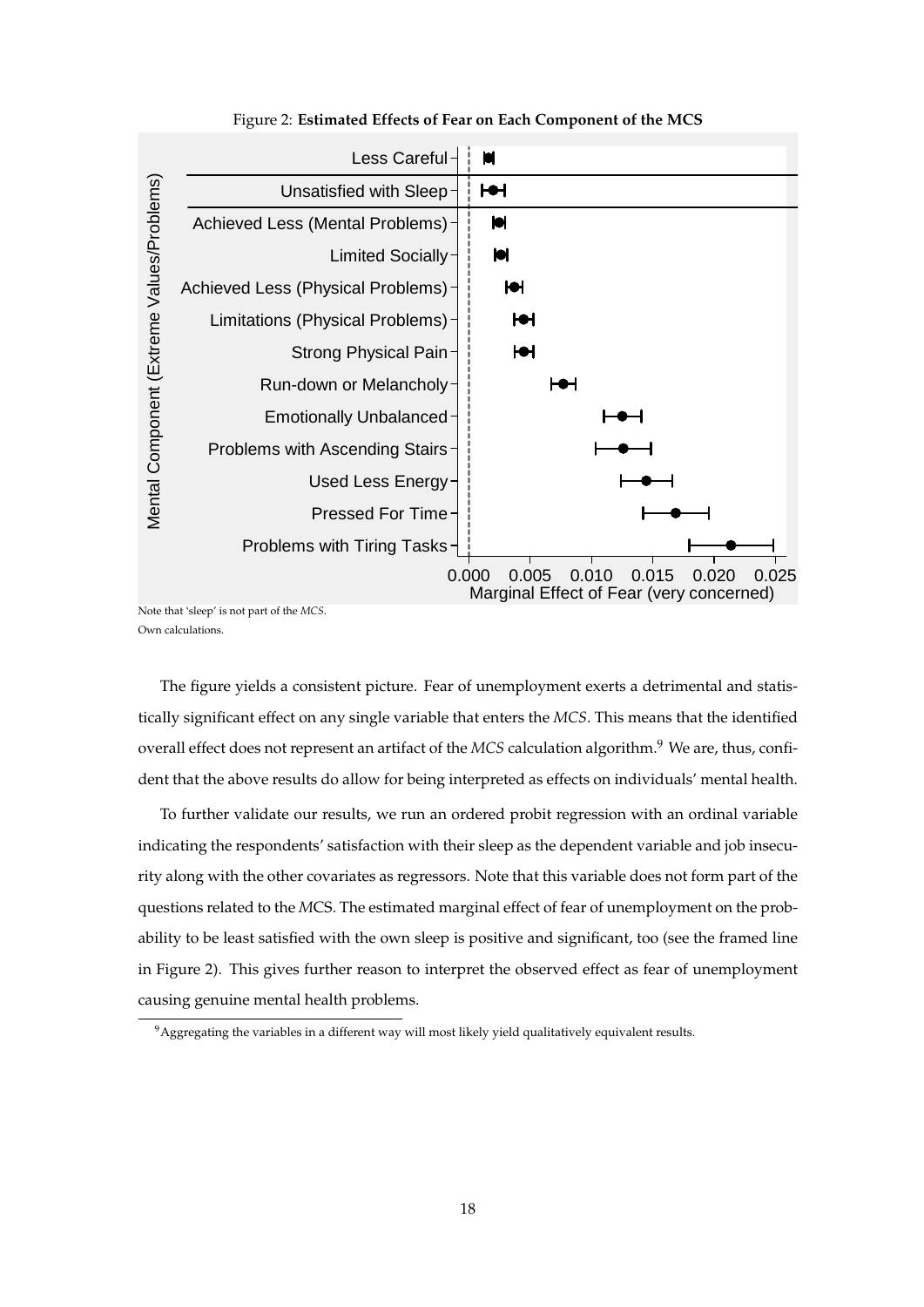# <span id="page-16-0"></span>**5 Conclusion**

Based on German panel data, the present analysis yields convincing evidence for the idea that the fear of unemployment exerts a significant and detrimental effect on mental health. Applying different regression techniques based on different strategies for identification, such as fixed effects and instrumental variables fixed effects, our results prove to be robust in qualitative terms. Yet, in quantitative terms, the estimated mean effects vary. This is most likely explained by pronounced effect heterogeneity at the individual level and different estimation strategies effectively estimating mean effects for different sub populations.

We find that employees with a good employability are not affected by job insecurity, confirming the result of [Green](#page-18-1) [\(2011\)](#page-18-1). The notion of heterogeneity in the effect of the fear of unemployment on mental health is supported further by quantile regression results, which yield particularly strong effects for individuals of already poor mental health. This finding, however, raises doubts about the population average effect representing an appropriate measure for answering the question of whether the fear of unemployment represents a relevant threat to the employees' psychological health. Even if the average effect were moderate or small, certain groups of individuals may still develop severe mental health problems due to job worries. These might result in the inability to work and suicide at the extreme.

The policy implications of the above results point in the direction of ensuring job security. For instance, flexicurity policies aimed at limiting job separations may reduce the negative mental health impact of potential unemployment. While the size of the average effect of reducing job insecurity on mental health is rather vague, we provide evidence here that indicates that such policies benefit the most vulnerable group, i.e., those that are already in poor mental health.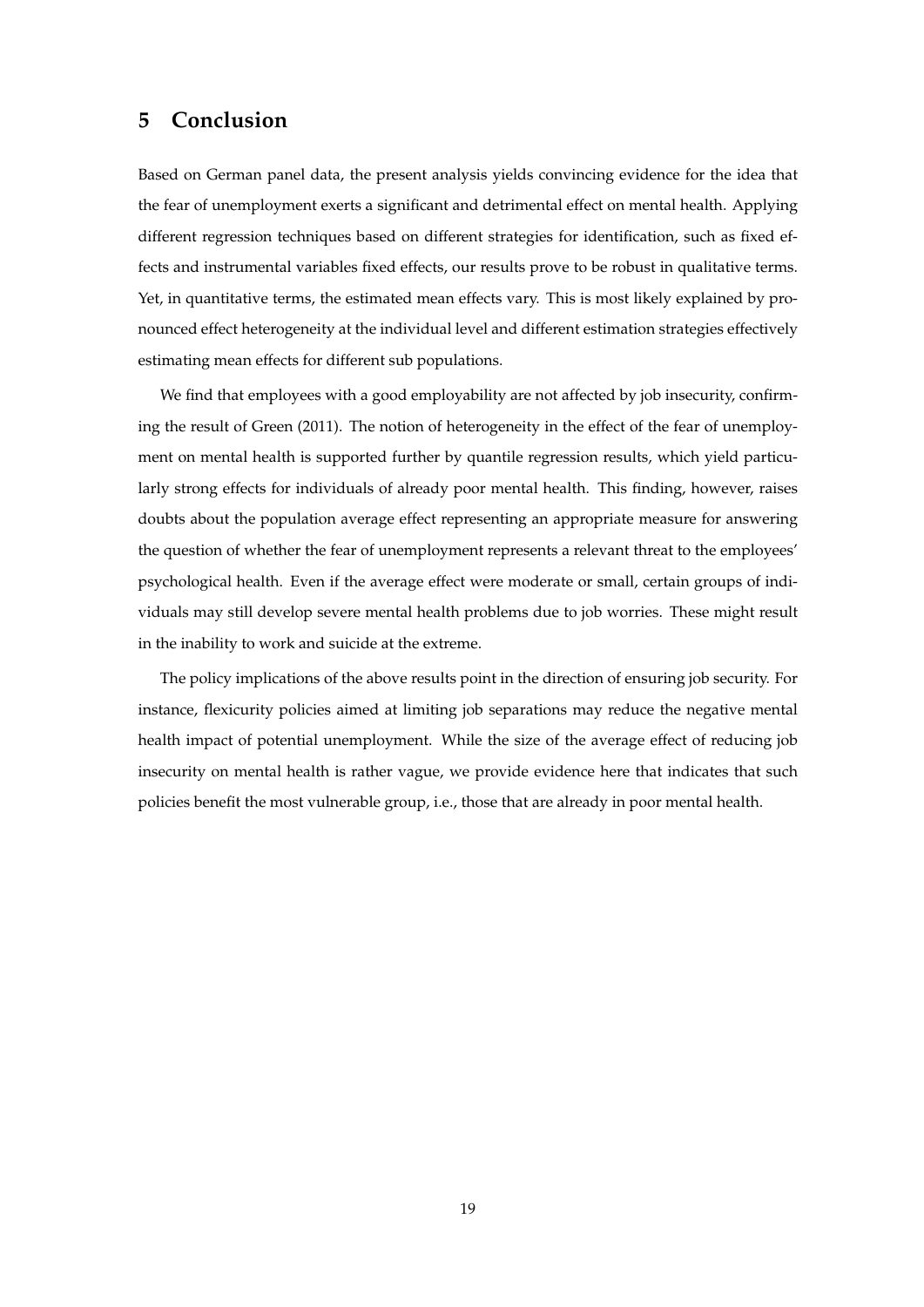# **References**

- <span id="page-17-11"></span>Abadie, A., Angrist, J. and Imbens, G. (2002). Instrumental variables estimates of the effect of subsidized training on the quantiles of trainee earnings, *Econometrica* **7**(1): 91–117.
- <span id="page-17-7"></span>Andersen, H. H., Mühlbacher, A., Nübling, M., Schupp, J. and Wagner, G. G. (2007). [Computation](http://schmollersjahrbuch.diw.de/schmollersjahrbuch/webcontent/2007/Andersen%20et%20al.pdf) [of Standard Values for Physical and Mental Health Scale Scores using the SOEP Version of](http://schmollersjahrbuch.diw.de/schmollersjahrbuch/webcontent/2007/Andersen%20et%20al.pdf) [SF12v2,](http://schmollersjahrbuch.diw.de/schmollersjahrbuch/webcontent/2007/Andersen%20et%20al.pdf) *Journal of Applied Social Science (Schmollers Jahrbuch)* **127**(1).
- <span id="page-17-9"></span>Angrist, J. D. and Pischke, J.-S. (2008). *Mostly Harmless Econometrics: An Empiricist's Companion*, Princeton University Press.
- <span id="page-17-6"></span>Ashenfelter, O. C. (1978). Estimating the effect of training programs on earnings, *The Review of Economics and Statistics* **60**(1): 47–57.
- <span id="page-17-5"></span>Böckerman, P. and Ilmakunnas, P. (2009). Unemployment and self-assessed health: evidence from panel data, *Health Economics* **18**(2): 161–179.
- <span id="page-17-0"></span>Brenner, H. M. (1971). Economic changes and heart disease mortality, *American Journal of Public Health* **61**(3): 606–611.
- <span id="page-17-1"></span>Brenner, H. M. (1979). Mortality and the national economy: a review, and the experience of England and Wales, *The Lancet* **314**(8142): 568–573.
- <span id="page-17-2"></span>Brenner, M. H. (1987). Economic instability, unemployment rates, behavioral risks, and mortality rates in scotland, 1952-1983, *International Journal Health Services* **17**(3): 475–487.
- <span id="page-17-10"></span>Cameron, A. C. and Trivedi, P. K. (2005). *Microeconometrics*, Cambridge University Press, Cambridge.
- <span id="page-17-3"></span>Ferrie, J. (2001). [Is job insecurity harmful to health?,](http://jrsm.rsmjournals.com/cgi/reprint/94/2/71.pdf) *J R Soc Med* **94**(2): 71–76.
- <span id="page-17-4"></span>Ferrie, J. E., Shipley, M. J., Marmot, M. G., Stansfeld, S. and Smith, G. D. (1995). [Health effects of](http://www.bmj.com/content/311/7015/1264.abstract) [anticipation of job change and non-employment: longitudinal data from the Whitehall II study,](http://www.bmj.com/content/311/7015/1264.abstract) *BMJ* **311**(7015): 1264–1269.
- <span id="page-17-8"></span>FMI (2007). The public service in germany: An overview, *Federal Ministry of the Interior of the Federal Republic of Germany,* Brochure. Berlin.
- <span id="page-17-12"></span>Froelich, M. and Melly, B. (2010). [Estimation of quantile treatment effects with Stata,](http://www.stata-journal.com/article.html?article=st020) *Stata Journal* **10**(3): 423–457.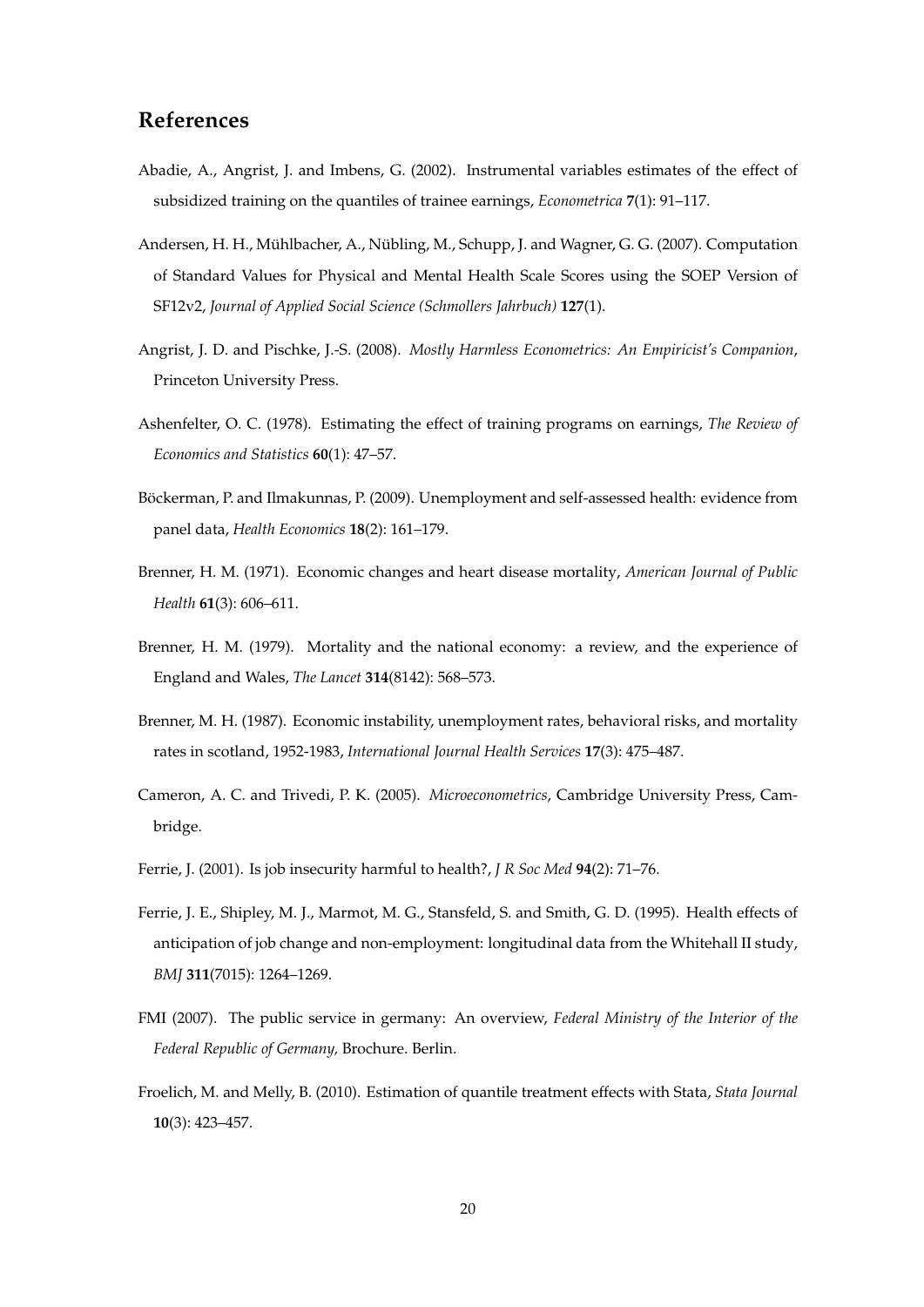- <span id="page-18-9"></span>Gill, S. C., Butterworth, P., Rodgers, B. and Mackinnon, A. (2007). Validity of the mental health component scale of the 12-item short-form health survey (mcs-12) as measure of common mental disorders in the general population, *Psychiatry Research* **152**(1): 63–71.
- <span id="page-18-1"></span>Green, F. (2011). [Unpacking the misery multiplier: How employability modifies the impacts](http://www.sciencedirect.com/science/article/pii/S0167629610001517) [of unemployment and job insecurity on life satisfaction and mental health,](http://www.sciencedirect.com/science/article/pii/S0167629610001517) *Journal of Health Economics* **30**(2): 265–276.
- <span id="page-18-6"></span>Haisken-DeNew, J. P. and Frick, J. R. (2005). [Desktop Companion to the German Socio-Economic](http://www.soep.de/) [Panel\(SOEP\),](http://www.soep.de/) *Technical report*, DIW Berlin.
- <span id="page-18-5"></span>Huber, M., Lechner, M. and Wunsch, C. (2011). [Does leaving welfare improve health? Evidence](http://dx.doi.org/10.1002/hec.1615) [for Germany,](http://dx.doi.org/10.1002/hec.1615) *Health Economics* **20**(4): 484–504.
- <span id="page-18-10"></span>Imbens, G. W. and Angrist, J. D. (1994). Identification and estimation of local average treatment effects, *Econometrica* **62**(2): 467–475.
- <span id="page-18-8"></span>Jensen, R. T. (2001). Job security, stress and health: Evidence from russian privatization, mimeo, John F. Kennedy School of Government, Harvard University, Cambridge.
- <span id="page-18-2"></span>Knabe, A. and Rätzel, S. (2010). [Better an insecure job than no job at all? Unemployment, job](http://www.accessecon.com/Pubs/EB/2010/Volume30/EB-10-V30-I3-P228.pdf) [insecurity and subjective wellbeing,](http://www.accessecon.com/Pubs/EB/2010/Volume30/EB-10-V30-I3-P228.pdf) *Economics Bulletin* **30**(3): 2486–2494.
- <span id="page-18-3"></span>Knabe, A. and Rätzel, S. (2011). Scarring or scaring? the psychological impact of past unemployment and future unemployment risk, *Economica* **78**(310): 283–293.
- <span id="page-18-12"></span>Koenker, R. and Bassett, G. (1978). [Regression quantiles,](http://www.jstor.org/stable/1913643) *Econometrica* **46**(1): 33–50.
- <span id="page-18-0"></span>Laporte, A. (2004). Do Economic Cycles Have a Permanent Effect on Population Health? Revisiting the Brenner Hypothesis, *Health Economics* **13**(8): 767–79.
- <span id="page-18-4"></span>Luechinger, S., Meier, S. and Stutzer, A. (2010). Why does unemployment hurt the employed? evidence from the life satisfaction gap between the public and the private sector, *Journal of Human Resources* **45**(4): 998–1045.
- <span id="page-18-11"></span>Maier, S. F. and Jackson, R. L. (1979). Learned helplessness: All of us were right (and wrong): Inescapable shock has multiple effects, Vol. 13 of *Psychology of Learning and Motivation*, Academic Press, pp. 155 – 218.
- <span id="page-18-7"></span>Mattiasson, I., Lindgärde, F., Nilsson, J. Å. and Theorell, T. (1990). Threat of unemployment and cardiovascular risk factors: Longitudinal study of quality of sleep and serum cholesterol concentrations in men threatened with redundancy, *British Medical Journal* **301**(6750): 461–466.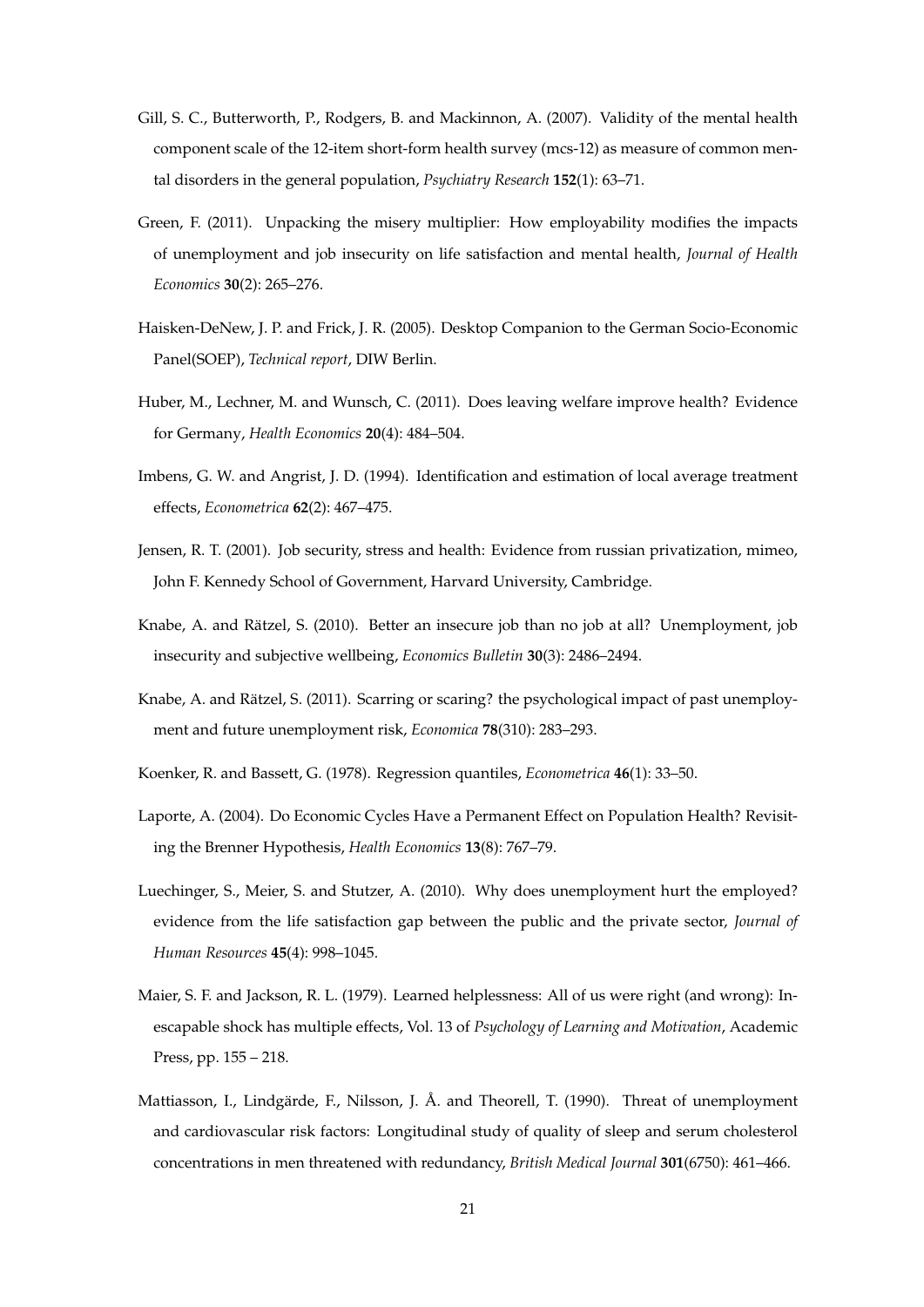- <span id="page-19-6"></span>Morris, S. (2006). Body mass index and occupational attainment, *Journal of Health Economics* **25**(2): 347 – 364.
- <span id="page-19-0"></span>Ruhm, C. J. (2000). Are Recessions Good for Your Health?, *Quarterly Journal of Economics* **115**(2): 617–50.
- <span id="page-19-4"></span>Salyers, M. P., Bosworth, H. B., Swanson, J. W., Lamb-Pagone, J. and Osher, F. C. (2000). Reliability and validity of the sf-12 health survey among people with severe mental illness, *Medical Care* **38**(11): 1141–1150.
- <span id="page-19-7"></span>Schaffer, M. E. (2005). [XTIVREG2: Stata module to perform extended IV/2SLS, GMM and](http://ideas.repec.org/c/boc/bocode/s456501.html) [AC/HAC, LIML and k-class regression for panel data models,](http://ideas.repec.org/c/boc/bocode/s456501.html) Statistical Software Components, Boston College Department of Economics.
- <span id="page-19-3"></span>Schmitz, H. (2011). [Why are the unemployed in worse health? The causal effect of unemployment](http://www.sciencedirect.com/science/article/pii/S0927537110000953) [on health,](http://www.sciencedirect.com/science/article/pii/S0927537110000953) *Labour Economics* **18**(1): 71–78.
- <span id="page-19-2"></span>Sullivan, D. and von Wachter, T. (2009). [Job Displacement and Mortality: An Analysis Using](http://qje.oxfordjournals.org/content/124/3/1265.abstract) [Administrative Data,](http://qje.oxfordjournals.org/content/124/3/1265.abstract) *The Quarterly Journal of Economics* **124**(3): 1265–1306.
- <span id="page-19-1"></span>Tefft, N. (2011). [Insights on unemployment, unemployment insurance, and mental health,](http://dx.doi.org/10.1016/j.jhealeco.2011.01.006) *Journal of Health Economics* **30**(2): 258–264.
- <span id="page-19-5"></span>Ware, J. E., Kosinski, M., Turner-Bowker, D. M. and Gandek, B. (2002). *How to Score Version 2 of the SF-12 Health Survey (With a Supplement Documenting Version 1)*, Health Assessment Lab.
- <span id="page-19-8"></span>Wooldridge, J. M. (2002). *Econometric Analysis of Cross Section and Panel Data*, MIT Press.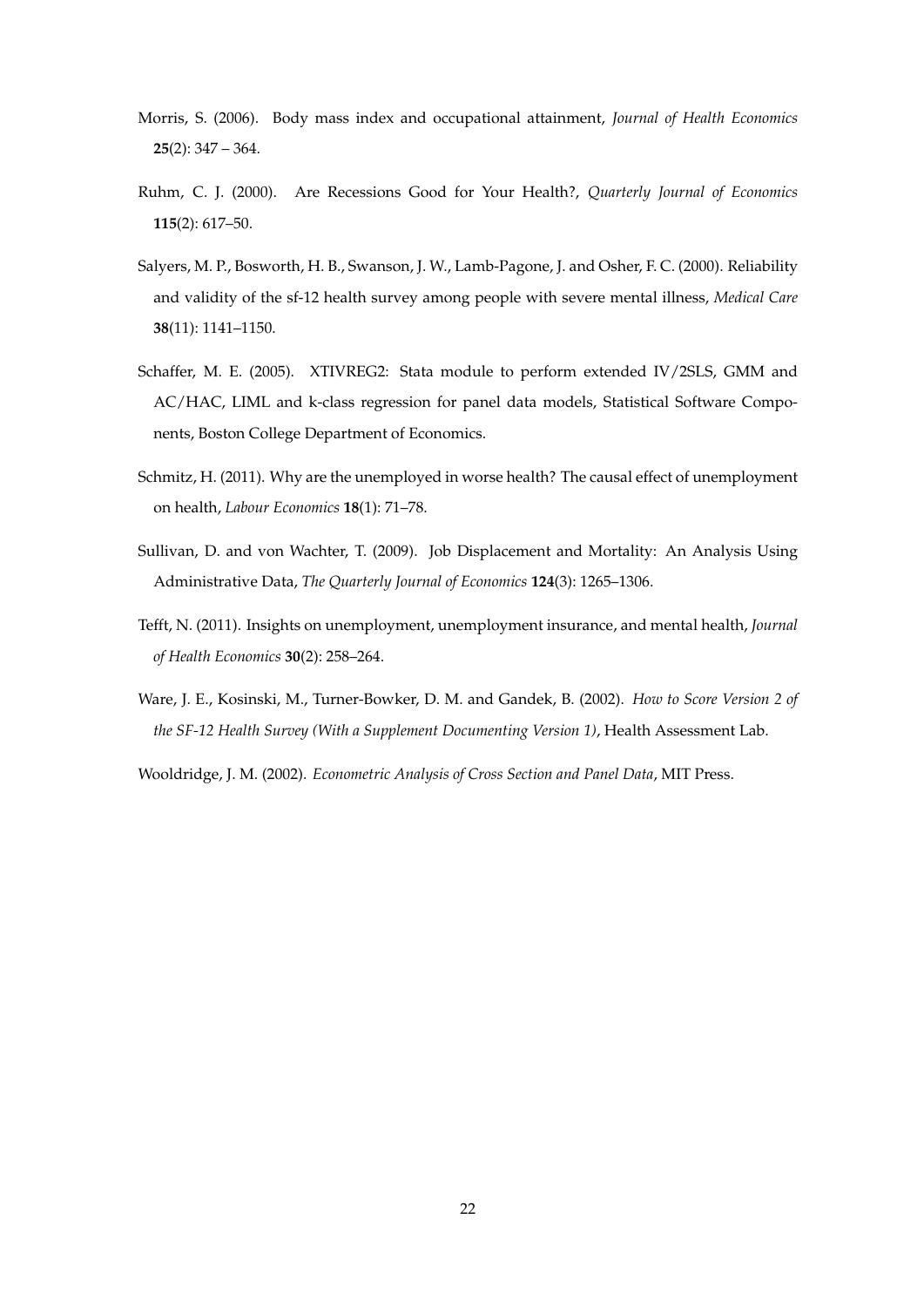# **Appendix**

<span id="page-20-0"></span>

| Table A1: SF-12V2 questionnaire in the SOEP                                                                                                                                                                                                                                                                                                                                                                     |         |          |                |                 |       |
|-----------------------------------------------------------------------------------------------------------------------------------------------------------------------------------------------------------------------------------------------------------------------------------------------------------------------------------------------------------------------------------------------------------------|---------|----------|----------------|-----------------|-------|
|                                                                                                                                                                                                                                                                                                                                                                                                                 | Greatly | Slightly | Not at all     |                 |       |
| • When you ascend stairs, i.e. go up several floors<br>on foot: Does your state of health affect you greatly,<br>slightly or not at all?<br>• And what about having to cope with other tiring<br>everyday tasks, i.e. when one has to lift something<br>heavy or when one requires agility: Does your state<br>of health affect you greatly, slightly or not at all?                                            |         |          |                |                 |       |
| Please think about the last four weeks.                                                                                                                                                                                                                                                                                                                                                                         | Always  | Often    | Some-<br>times | Almost<br>never | Never |
| How often did it occur within this period of time,                                                                                                                                                                                                                                                                                                                                                              |         |          |                |                 |       |
| that you felt rushed or pressed for time?<br>that you felt run-down and melancholy?<br>$\bullet$<br>that you felt relaxed and well-balanced?<br>٠<br>that you used up a lot of energy?<br>that you had strong physical pains?<br>$\bullet$<br>• that due to physical health problems:<br>-you achieved less than you wanted to at work<br>or in everyday tasks?<br>-you were limited in some form at work or in |         |          |                |                 |       |
| everyday tasks?<br>• that due to mental health or emotional problems:<br>-you achieved less than you wanted to at work<br>or in everyday tasks?<br>-you carried out your work or everyday tasks<br>less thoroughly than usual?<br>• that due to physical or mental problems you were<br>limited socially, i.e. in contact with friends, acquain-<br>tances or relatives?                                        |         |          |                |                 |       |

### Table A1: **SF-12v2 questionnaire in the SOEP**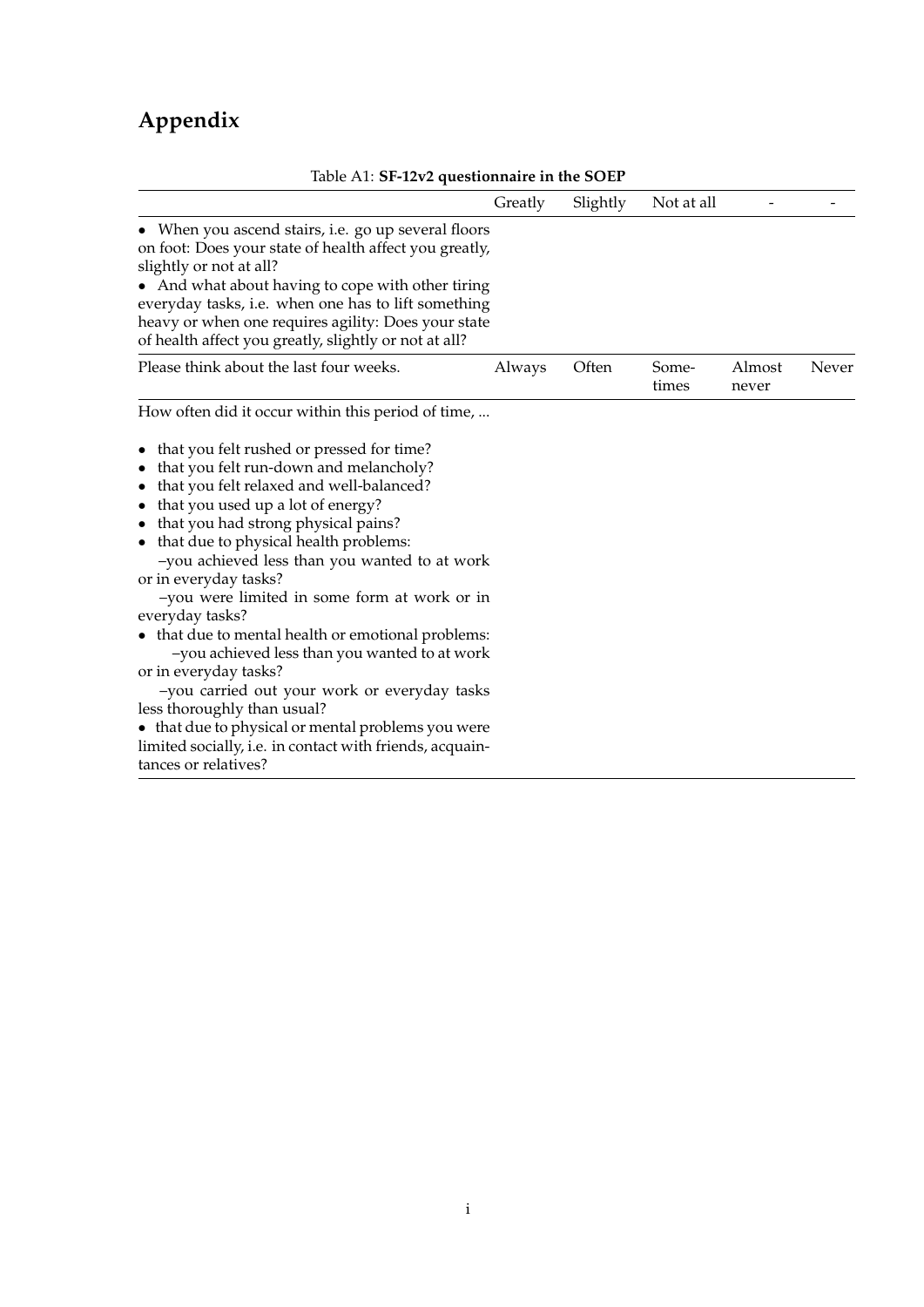<span id="page-21-0"></span>

Figure A1: **Distribution of the** *M***CS by Sex**

Own calculations.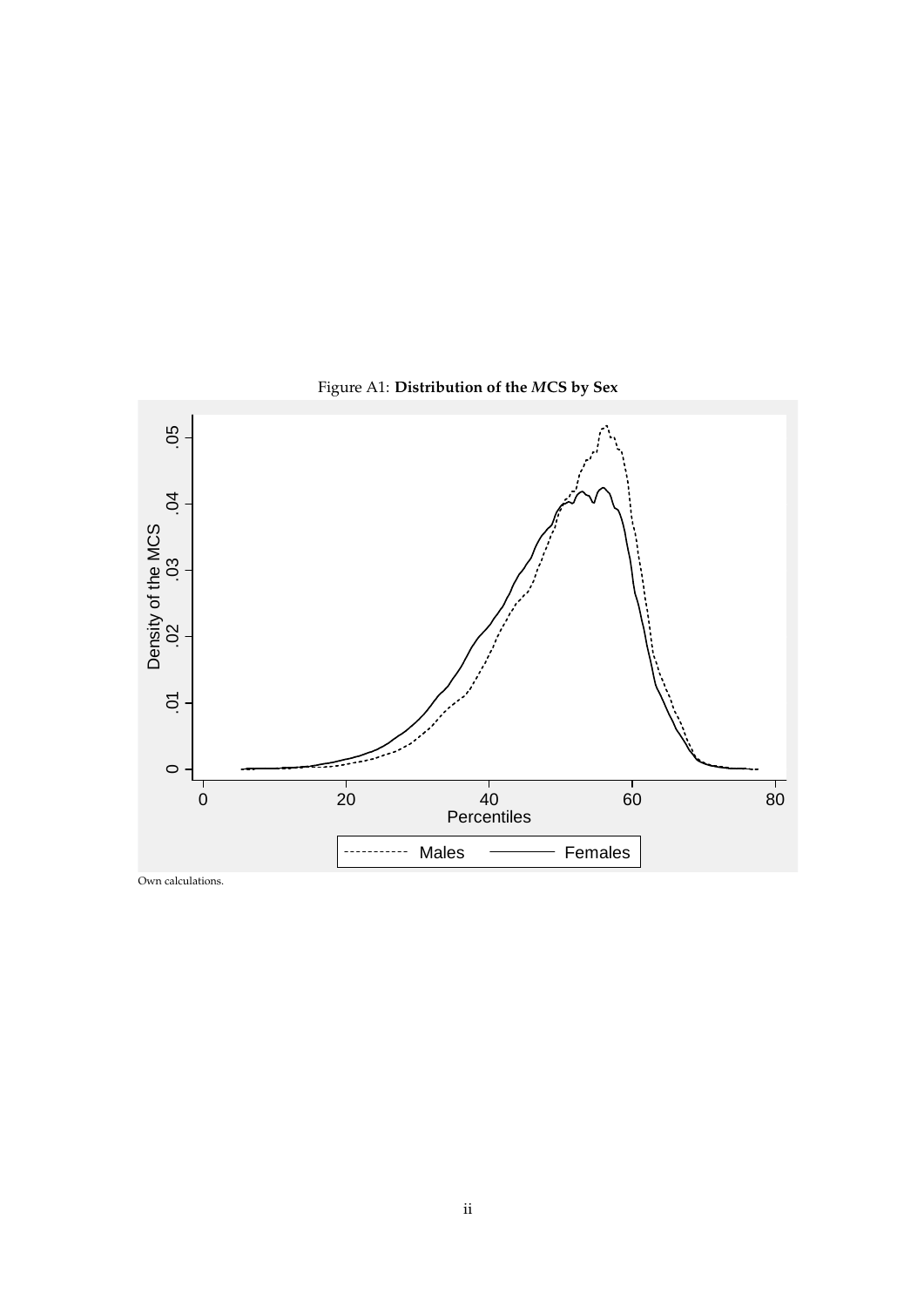<span id="page-22-0"></span>

|                                             |                           | <b>Private Sector Employees</b> |         | <b>Civil Servants</b> |         |
|---------------------------------------------|---------------------------|---------------------------------|---------|-----------------------|---------|
|                                             |                           | Coefficient                     | S.E.    | Coefficient           | S.E.    |
| staff reduction                             |                           | $-0.483*$                       | (0.171) | 0.353                 | (0.484) |
| employability (lag): difficult <sup>o</sup> |                           | 0.164                           | (0.215) | 0.291                 | (0.520) |
| good                                        |                           | 0.236                           | (0.278) | 0.605                 | (0.657) |
| job satisfaction (lag): low <sup>o</sup>    |                           | $-0.801*$                       | (0.273) | $-0.956$              | (0.982) |
|                                             | medium                    | $-0.380*$                       | (0.174) | $-1.291*$             | (0.589) |
| overtime (lag)                              |                           | $-0.638*$                       | (0.172) | 0.207                 | (0.472) |
| married                                     |                           | $-0.566$                        | (0.351) | $-0.780$              | (1.058) |
| living with partner                         |                           | 1.179*                          | (0.324) | 1.075                 | (0.911) |
| household size                              |                           | 0.116                           | (0.118) | $-0.231$              | (0.359) |
| # of kids under 18                          |                           | $-0.143$                        | (0.158) | 0.482                 | (0.476) |
| personal income (lag) <sup>o</sup>          |                           | $-0.061$                        | (0.052) | 0.217                 | (0.167) |
| occupation: blue-collar skilled             |                           | 0.233                           | (0.299) | 3.015                 | (4.194) |
|                                             | white-collar low skilled  | 0.278                           | (0.267) | $-0.578$              | (2.057) |
|                                             | white-collar high skilled | $-0.007$                        | (0.385) | $-1.935$              | (2.342) |
| mini job                                    |                           | 0.279                           | (0.327) | $-6.655*$             | (2.711) |
| midi job                                    |                           | $-0.436$                        | (0.348) | $-0.224$              | (1.065) |
| temporary work contract                     |                           | 0.068                           | (0.259) | $-1.304$              | (0.919) |
| side job                                    |                           | $-0.589+$                       | (0.307) | $-0.881$              | (0.855) |
| firm size: medium                           |                           | 0.230                           | (0.298) | 3.630                 | (3.071) |
| large                                       |                           | 0.402                           | (0.333) | 3.813                 | (3.013) |
| unemployed (lag)                            |                           | 0.306                           | (0.338) | 1.834                 | (1.973) |
| labor market status: unemployed             |                           | $-0.046$                        | (0.616) | $-1.474$              | (2.567) |
|                                             | self employed             | $-0.042$                        | (0.551) | $-2.168$              | (3.605) |
|                                             | government employee       | 0.129                           | (0.334) | $-3.358+$             | (2.037) |
|                                             | public servant            | $-2.364$                        | (1.524) | $-4.091+$             | (2.227) |
|                                             | pensioner                 | 0.039                           | (0.745) | $-2.545$              | (2.576) |
| other                                       |                           | $-0.749$                        | (0.778) | 0.684                 | (2.843) |
| year 2002                                   |                           | $-0.839***$                     | 0.197   | $-1.468*$             | 0.752   |
| year 2004                                   |                           | $-0.312*$                       | 0.166   | $-0.023$              | 0.481   |
| year 2006                                   |                           |                                 |         |                       |         |
| number of observations                      |                           | 24340                           |         | 2496                  |         |
| F-statistic                                 |                           | $2.811*$                        |         | 1.931*                |         |

#### Table A2: **Reduced From FE Results**

Notes: \* significant at 5%; + significant at 10%; robust standard errors in parentheses. Dummy variables indicating the occupational<br>position during the previous year included. °Missing values set to zero and regressor aug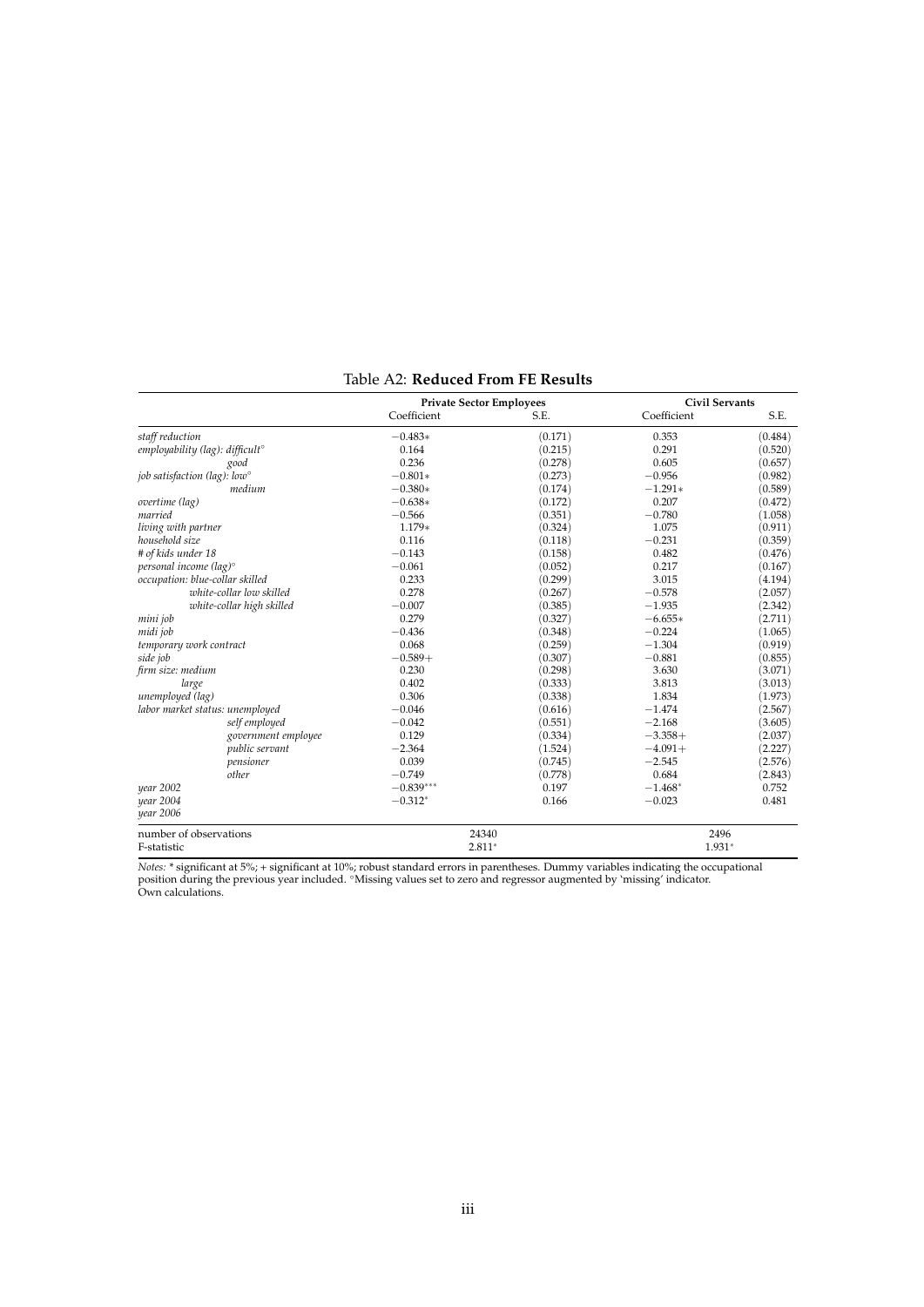|                                                        |           | <b>Without Interaction</b> |           |         |             | With Interaction                 |           |                                  |
|--------------------------------------------------------|-----------|----------------------------|-----------|---------|-------------|----------------------------------|-----------|----------------------------------|
|                                                        |           |                            |           |         |             | Fear of Unemployment<br>$\times$ |           | Fear of Unemployment<br>$\times$ |
|                                                        |           |                            |           |         |             | High Employability               |           | Low Employability                |
| staff reduction <sup>o</sup>                           | $0.091*$  | (0.008)                    | $0.129*$  | (0.017) | $-0.004+$   | (0.002)                          | $-0.028*$ | (0.010)                          |
| staff reduction $\times$ employability difficult (lag) |           |                            | $-0.035+$ | (0.019) | $0.006+$    | (0.003)                          | $0.132*$  | (0.013)                          |
| staff reduction $\times$ employability good (lag)      |           |                            | $-0.097*$ | (0.022) | $0.063*$    | (0.012)                          | 0.015     | (0.013)                          |
| employability (lag): difficult°                        | $-0.027*$ | (0.009)                    | $-0.019+$ | (0.010) | $-0.004+$   | (0.002)                          | $0.154*$  | (0.008)                          |
| good                                                   | $-0.054*$ | (0.011)                    | $-0.035*$ | (0.011) | $0.077*$    | (0.005)                          | $0.052*$  | (0.008)                          |
| job satisfaction (lag): low <sup>o</sup>               | $0.031*$  | (0.012)                    | $0.030*$  | (0.012) | 0.005       | (0.004)                          | $0.022*$  | (0.010)                          |
| medium                                                 | 0.012     | (0.008)                    | 0.011     | (0.008) | 0.001       | (0.003)                          | 0.007     | (0.006)                          |
| overtime $(lag)^\circ$                                 | 0.011     | (0.007)                    | 0.012     | (0.007) | 0.002       | (0.003)                          | $0.014*$  | (0.006)                          |
| unemployed (lag)                                       | $-0.015$  | (0.014)                    | $-0.014$  | (0.014) | $-0.006$    | (0.005)                          | 0.005     | (0.012)                          |
| labor market status: unemployed                        | $-0.184*$ | (0.028)                    | $-0.183*$ | (0.028) | $-0.011$    | (0.008)                          | $-0.126*$ | (0.023)                          |
| self employed                                          | 0.005     | (0.023)                    | 0.004     | (0.023) | 0.002       | (0.009)                          | $-0.004$  | (0.019)                          |
| government employee                                    | $-0.022$  | (0.014)                    | $-0.022$  | (0.014) | $0.009+$    | (0.005)                          | $-0.025*$ | (0.012)                          |
| public servant                                         | $-0.043$  | (0.051)                    | $-0.044$  | (0.050) | 0.003       | (0.016)                          | $-0.048$  | (0.031)                          |
| pensioner                                              | $-0.151*$ | (0.028)                    | $-0.145*$ | (0.028) | $-0.012$    | (0.008)                          | $-0.079*$ | (0.022)                          |
| other                                                  | $-0.131*$ | (0.031)                    | $-0.127*$ | (0.031) | $-0.007$    | (0.009)                          | $-0.065*$ | (0.026)                          |
| married                                                | $-0.002$  | (0.013)                    | $-0.002$  | (0.013) | $0.009 +$   | (0.005)                          | $-0.017$  | (0.012)                          |
| living with partner                                    | 0.007     | (0.012)                    | 0.007     | (0.012) | 0.004       | (0.006)                          | 0.007     | (0.010)                          |
| household size                                         | $-0.000$  | (0.004)                    | $-0.001$  | (0.004) | 0.000       | (0.002)                          | $-0.003$  | (0.004)                          |
| # of kids under 18                                     | $-0.009$  | (0.006)                    | $-0.009$  | (0.006) | $-0.003$    | (0.002)                          | $-0.001$  | (0.006)                          |
| income (lag) °                                         | $-0.001$  | (0.002)                    | $-0.001$  | (0.002) | 0.001       | (0.001)                          | $-0.002$  | (0.002)                          |
| occupation: blue-collar skilled                        | 0.010     | (0.014)                    | 0.010     | (0.014) | 0.004       | (0.006)                          | 0.004     | (0.012)                          |
| white-collar low skilled                               | $-0.018$  | (0.011)                    | $-0.017$  | (0.011) | $-0.002$    | (0.005)                          | $-0.010$  | (0.009)                          |
| white-collar high skilled                              | $-0.047*$ | (0.015)                    | $-0.047*$ | (0.015) | $-0.005$    | (0.006)                          | $-0.042*$ | (0.012)                          |
| mini job <sup>o</sup>                                  | $-0.027*$ | (0.012)                    | $-0.027*$ | (0.012) | 0.003       | (0.005)                          | $-0.019+$ | (0.010)                          |
| midi job                                               | $-0.017$  | (0.013)                    | $-0.017$  | (0.013) | $-0.005$    | (0.005)                          | $-0.008$  | (0.011)                          |
| temporary contract                                     | $0.090*$  | (0.012)                    | $0.091*$  | (0.012) | $0.010^{+}$ | (0.005)                          | $0.067*$  | (0.010)                          |
| side job                                               | $0.019 +$ | (0.011)                    | $0.018 +$ | (0.011) | 0.004       | (0.005)                          | 0.011     | (0.009)                          |
| firm size: medium <sup>o</sup>                         | 0.006     | (0.012)                    | 0.005     | (0.012) | $0.012*$    | (0.005)                          | $-0.001$  | (0.010)                          |
| large                                                  | 0.008     | (0.014)                    | 0.007     | (0.014) | 0.008       | (0.005)                          | 0.010     | (0.011)                          |
| year 2002                                              | $0.013+$  | (0.006)                    | $0.013*$  | (0.006) | $-0.005*$   | (0.002)                          | $0.011*$  | (0.005)                          |
| year 2004                                              | $0.059*$  | (0.005)                    | $0.059*$  | (0.005) | $0.006*$    | (0.002)                          | $0.039*$  | (0.004)                          |
| number of observations                                 |           | 24340                      |           | 24340   |             | 24340                            |           | 24340                            |
| F-statistic                                            |           | 24.526*                    | 23.567*   |         |             | $7.448*$                         |           | 30.657*                          |

#### <span id="page-23-0"></span>Table A3: **Instrumental Equation: FE Estimation Explaining Fear of Unemployment**

*Notes:* \* significant at 5%; <sup>+</sup> significant at 10%; robust standard errors in parentheses. °Missing values set to zero and regressor augmented<br>by 'missing' indicator. Consistent estimation of the mental health effects of employability (see, e.g., [Wooldridge,](#page-19-8) [2002\)](#page-19-8).

Own calculations.